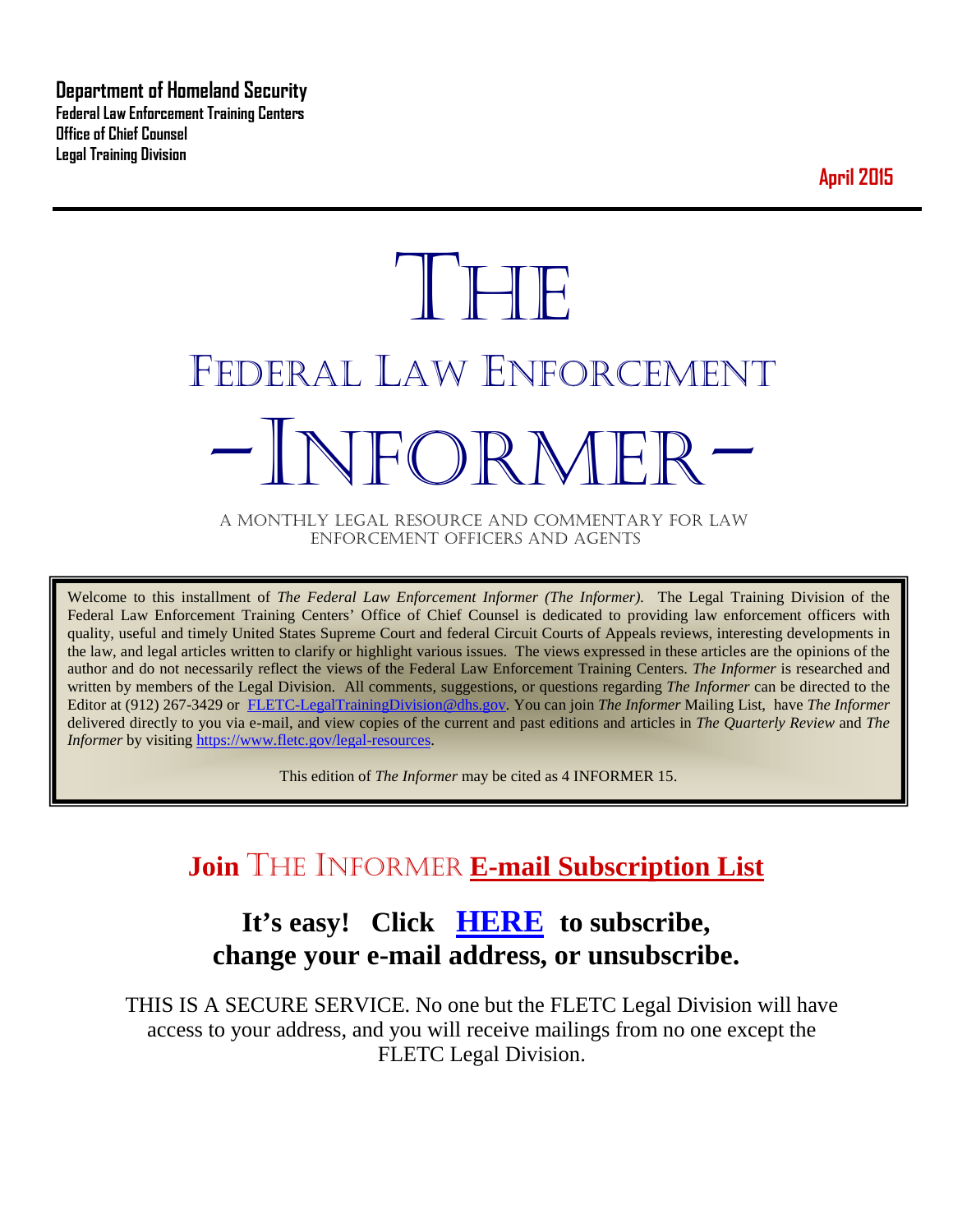# **The Informer – April 2015**

# **Articles**

*The Punch You Don't See* – Whether the Americans with Disabilities Act Applies to Arrests: By Tim Miller, Attorney Advisor / Senior Instructor – FLETC Legal Division................**[5](#page-4-0)**

VAWA 2013 Extends Criminal Jurisdiction to Indian Tribes Against Non-Indian Offenders: A Decision Thirty-Seven Years in the Making: By David Hall, Attorney Advisor / Senior Instructor – FLETC Legal Division..............................................................................**[7](#page-6-0)**

# ♦

# **Case Summaries**

# **United States Supreme Court**

**Grady v. North Carolina:** Whether the state's system of non-consensual satellite-based monitoring constituted a search under the *Fourth Amendment*.................................................**[11](#page-10-0)**

# ♦

# **[Circuit Courts of Appeals](#page-10-1)**

## **[First Circuit](#page-10-2)**

| United States v. Molina-Gomez: Whether Customs and Border Protection officers were<br>justified in searching the defendant's laptop computer and PlayStation, and whether the          |
|----------------------------------------------------------------------------------------------------------------------------------------------------------------------------------------|
| <b>United States v. Hufstetler:</b> Whether defendant's confession was obtained voluntarily12                                                                                          |
| <b>Second Circuit</b>                                                                                                                                                                  |
| <b>United States v. Raymonda:</b> Whether officers established probable cause to search for<br>child pornography based on nine-month old evidence (staleness), and whether the good    |
| United States v. Foreste: Whether the combined duration of two traffic stops                                                                                                           |
| <b>Fifth Circuit</b>                                                                                                                                                                   |
| <b>United States v. Ortiz:</b> Whether ATF agents had reasonable suspicion to stop the<br>defendant, and whether the defendant was in custody for <i>Miranda</i> purposes15            |
| <b>Sixth Circuit</b>                                                                                                                                                                   |
| <b>Wesley v. Campbell:</b> Whether an officer was entitled to qualified immunity after<br>arresting the plaintiff without corroborating a student's allegations of sexual assault17    |
| <b>Pollard v. City of Columbus:</b> Whether officers were entitled to qualified immunity<br>after shooting a suspect who extended his arms toward the officers in a shooting posture17 |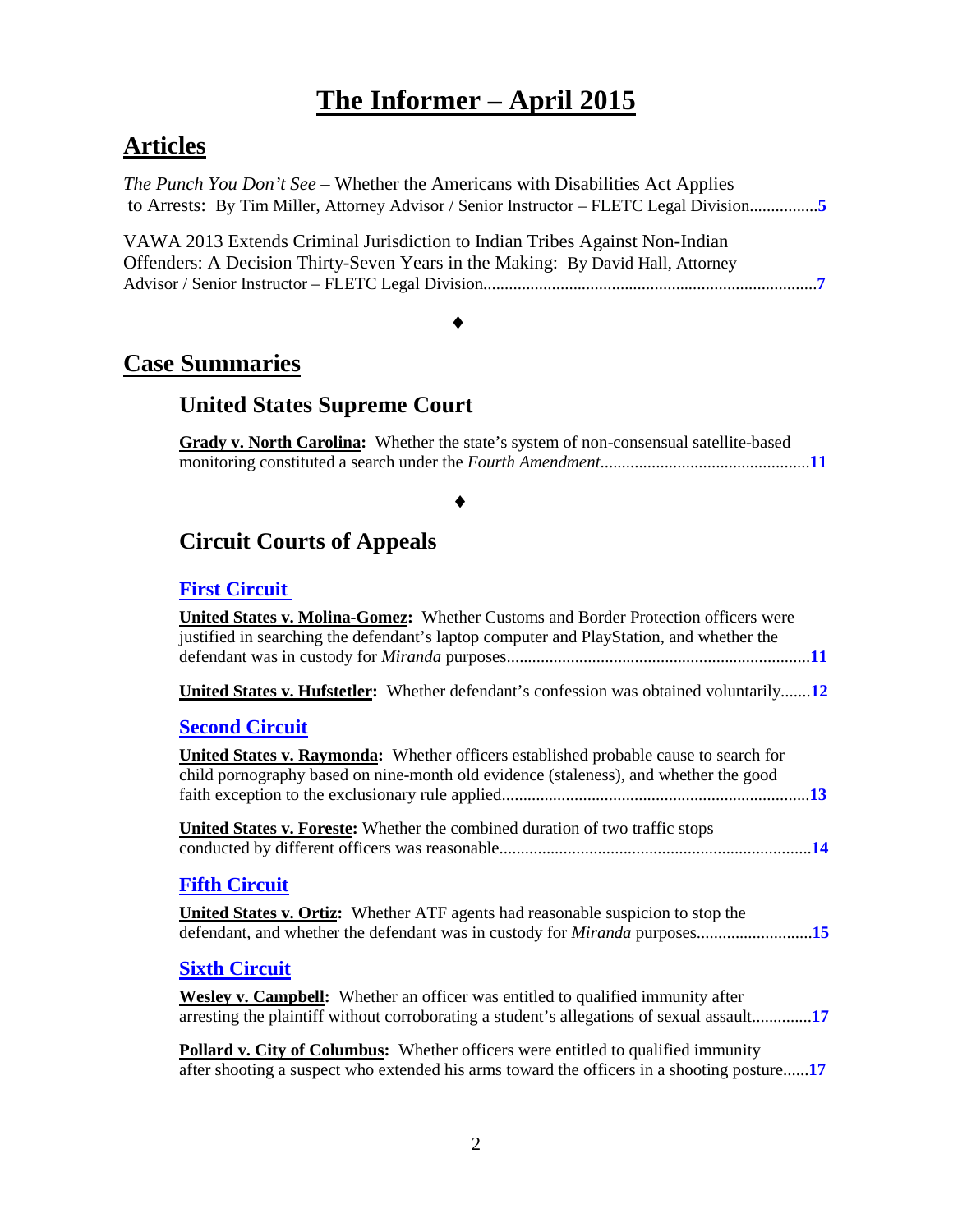| <b>United States v. Winters:</b> Whether an officer unreasonably extended the duration of<br>18                                                                                                                                                                           |
|---------------------------------------------------------------------------------------------------------------------------------------------------------------------------------------------------------------------------------------------------------------------------|
| <b>Seventh Circuit</b><br><b>United States v. Reichling:</b> Whether a search warrant affidavit established probable                                                                                                                                                      |
| <b>Eighth Circuit</b>                                                                                                                                                                                                                                                     |
| <b>U.S. v. Corrales-Portillo:</b> Whether officers established probable cause to stop the<br>defendant based upon information provided by a confidential informant<br>.20                                                                                                 |
| <b>U.S. v. Bearden:</b> Whether the defendant had standing to challenge the admission of<br>evidence obtained from his neighbor's property, whether the officers established<br>reasonable suspicion to detain the defendant and whether the defendant voluntarily<br>.21 |
| <b>United States v. Turner:</b> The admissibility of evidence obtained through Title III<br>22                                                                                                                                                                            |
| United States v. Evans: Whether the officers conducted a valid inventory search<br>.23                                                                                                                                                                                    |
| <b>United States v. Gonzalez:</b> Whether the inspection of the contents of a package by<br>a UPS employee was a search under the Fourth Amendment, whether the subsequent<br>seizure of the package by officers was reasonable, and whether the drug dog's alert<br>24   |
| <b>Ninth Circuit</b><br><b>United States v. Zaragoza-Moreira:</b> Whether the government's failure to preserve                                                                                                                                                            |
| <b>Eleventh Circuit</b><br>United States v. Hollis: Whether the defendant had a reasonable expectation of privacy<br>in a third party's home, and the seizure of evidence during a protective sweep26                                                                     |
| Valderrama v. Rosseau: Whether officers were entitled to qualified immunity on<br>the plaintiff's claim of unlawful arrest and deliberate indifference to his serious<br>medical need after one officer shot the plaintiff and the other officer lied about the           |
|                                                                                                                                                                                                                                                                           |

# **Podcasts: Use of Force (updated): <https://www.fletc.gov/use-of-force>**

# ♦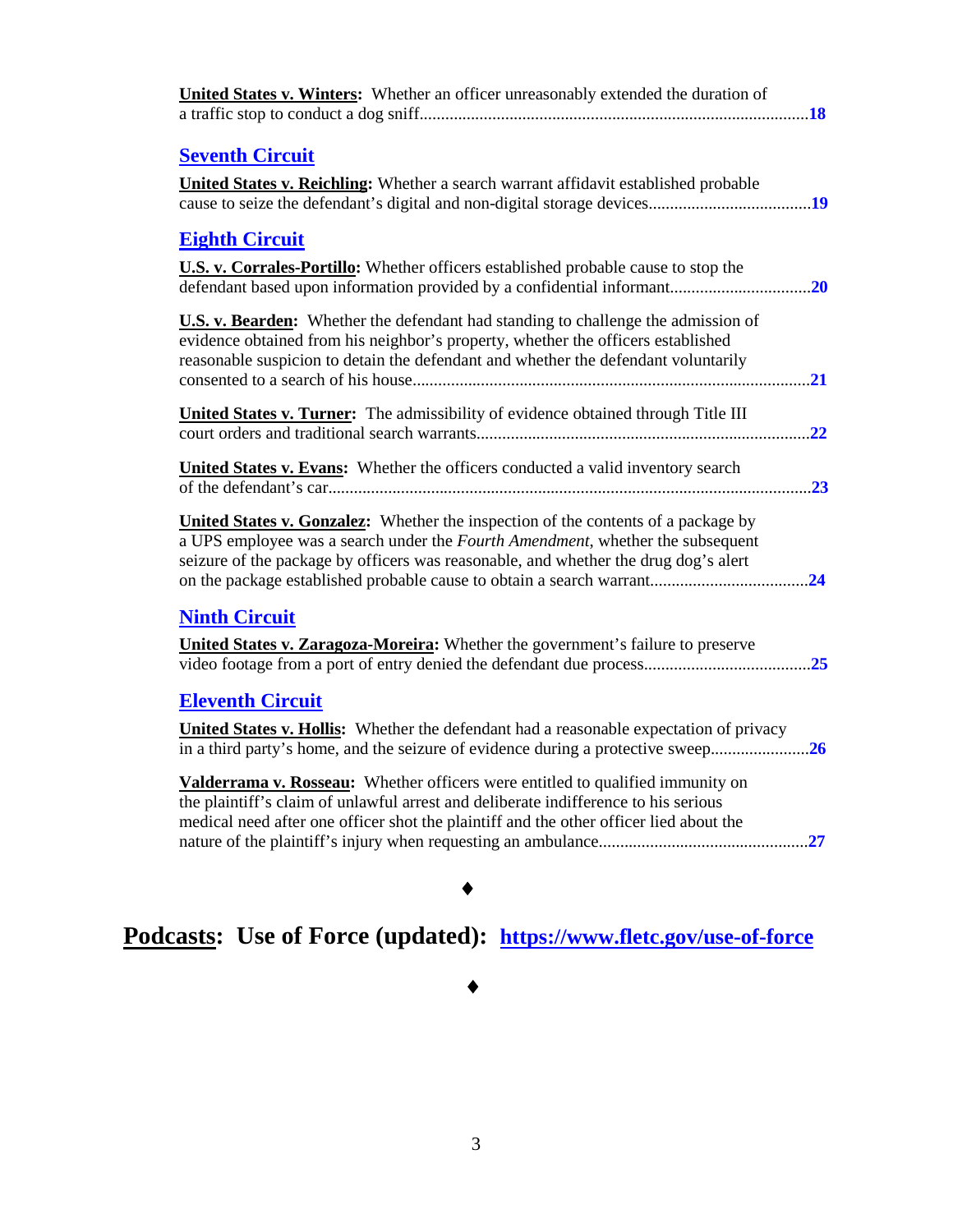# **FLETC Informer Webinar Series**

#### **1. Law Enforcement Legal Refresher Training**

2-hour webinar presented by Bruce-Alan Barnard, FLETC Legal Division

This two-hour block of instruction focuses on *Fourth* and *Fifth Amendment* law and is designed to meet the training requirements for state and federal law enforcement officers who have mandated two-hour legal refresher training requirements.

**Date and Time: Monday April 27, 2015: 2:30 p.m. EDT** 

**To join this webinar: <https://share.dhs.gov/lgd0312>**

#### ♦

# **To participate in a FLETC Informer Webinar:**

- 1. Click on the appropriate link above to access the Homeland Security Information Network (HSIN).
- 2. If you have a HSIN account, enter with your login and password information.
- 3. If you do not have a HSIN account click on the button next to "Enter as a Guest."
- 4. Enter your name and click the "Enter" button.
- 5. You will now be in the meeting room and will be able to participate in the webinar.
- 6. Even though meeting rooms may be accessed before a webinar, there may be times when a meeting room is closed while an instructor is setting up the room.
- 7. Meeting rooms will be open and fully accessible at least one-hour before a scheduled webinar.
- 8. Training certificates will be provided at the conclusion of each webinar.

**\*\*\*\*\*\*\*\*\*\*\*\*\*\*\*\*\*\*\*\*\*\*\*\*\*\*\*\*\*\*\*\*\*\*\*\*\*\*\*\*\*\*\*\*\*\*\*\*\*\*\*\*\*\*\*\*\*\*\*\*\*\*\*\*\*\*\*\*\*\*\*\*\*\*\***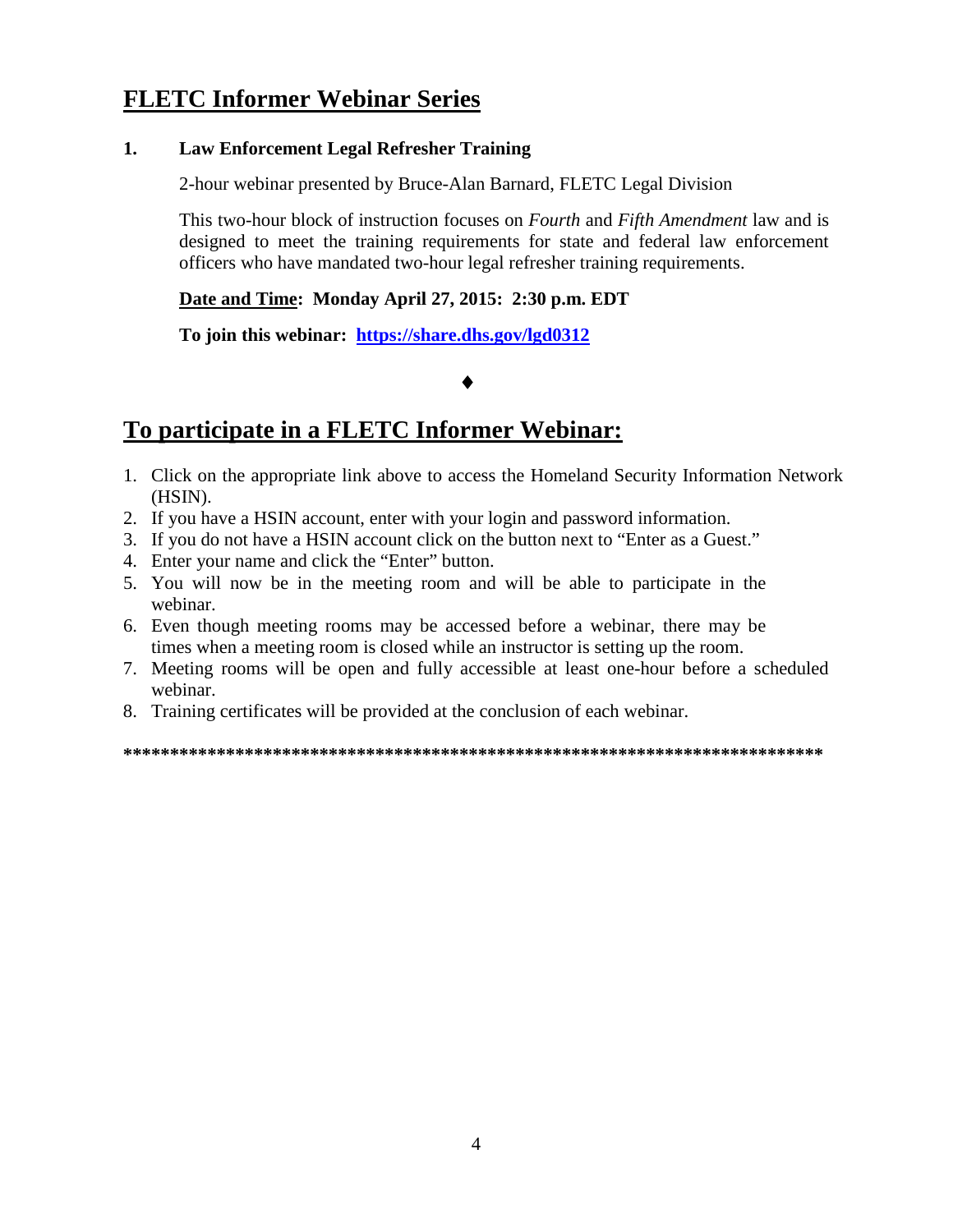# <span id="page-4-0"></span>*The Punch You Don't See* – Whether the Americans with Disabilities Act Applies to Arrests

By Tim Miller Attorney Advisor and Senior Legal Instructor Office of Chief Counsel / Legal Division Federal Law Enforcement Training Centers Glynco, Georgia

An old boxing adage states, "It's the punch you don't see that knocks you out." The Supreme Court *may* [1](#page-4-1) decide this term whether the United States Court of Appeals for the Ninth Circuit delivered one to the City of San Francisco. The question: Whether the Ninth Circuit correctly decided that Title II of the Americans with Disabilities Act (ADA) required two of the city's police officers to provide *accommodations* to an armed, violent, and mentally ill suspect in the course of bringing her into custody. $2$ 

The suspect, turned plaintiff in this case is Teresa Sheehan. Sheehan lived in a group home along with other people suffering from mental illness. Sheehan was not taking her medications and her mental health had deteriorated to the point where she was a threat. "Get out of here!" Sheehan shouted after a social worker entered her room, "You don't have a warrant! I have a knife and I'll kill you if I have to." The threat was relayed to the police and two officers responded to the home to take Sheehan into custody. The officers knocked on Sheehan's door, announced themselves as police, entered, and received the same *greeting* as the social worker: "Get out!" Sheehan was not kidding. She indeed had a knife, which she raised over her head, while walking toward the officers, repeating, "I'll kill you!" The officers backed out of Sheehan's room, closing the door behind them. With Sheehan inside her room, alone, and the officers outside in the relative safety of the hallway, they had options. One option was to wait. Maybe after back-up arrived, the officers could safely talk Sheehan out of the room. The other option was to go back inside the room and take Sheehan into custody themselves. The officers chose the second option. When the officers opened the door, Sheehan charged at them with the knife. When pepper spray failed to stop the threat, the officers shot Sheehan. Miraculously, Sheehan survived and this lawsuit ensued.

Last month's issue of The Informer covered Sheehan's suit against *the officers*, and whether the Ninth Circuit properly denied the officers qualified immunity from Sheehan's *Fourth*  Amendment claim.<sup>[3](#page-4-3)</sup> In addition to that claim, the court will also decide whether Sheehan can sue *the city* under Title II of the ADA. [4](#page-4-4)

<span id="page-4-1"></span><sup>&</sup>lt;sup>1</sup> The Supreme Court may delay the question about whether the federal ADA applies to arrests because it was not properly briefed at the March 23<sup>rd</sup> oral arguments on Sheehan. Justice Antonin Scalia accused the city attorney for San Francisco of "bait and switch" by leading the Court to believe that she would argue that the ADA does not apply *at all* to arrests, but then changed her argument that the ADA "only applies when a threat [posed a disabled person] has been eliminated." Justice Scalia suggested that the Court might appoint someone else to argue the real issue.<br> $^2$  San Francisco v. Sheehan, 743 F.3d 1211, cert. granted, 135 S.Ct. 702 (2014).

<span id="page-4-4"></span><span id="page-4-3"></span><span id="page-4-2"></span> $3$  See 3 Informer 15 [\(https://www.fletc.gov/the-informer\)](https://www.fletc.gov/the-informer)<br> $4$  Sheehan sued the officers in their individual capacities for a Fourth Amendment violation and the City of San Francisco under the ADA. Title II of the ADA provides that "no qualified individual shall, by reason of such disability, be denied the benefits of the services, programs, or activities of a public entity, or be subject to discrimination by any such entity." Title 42 U.S.C. § 12132. The officers cannot be sued under the ADA. Individuals in their personal capacities are not subject to suit under Title II, which provides redress only from public entities. *Baribeau v. City of Minneapolis*, 596 F.3d 465, 484 (8th Cir. 2010).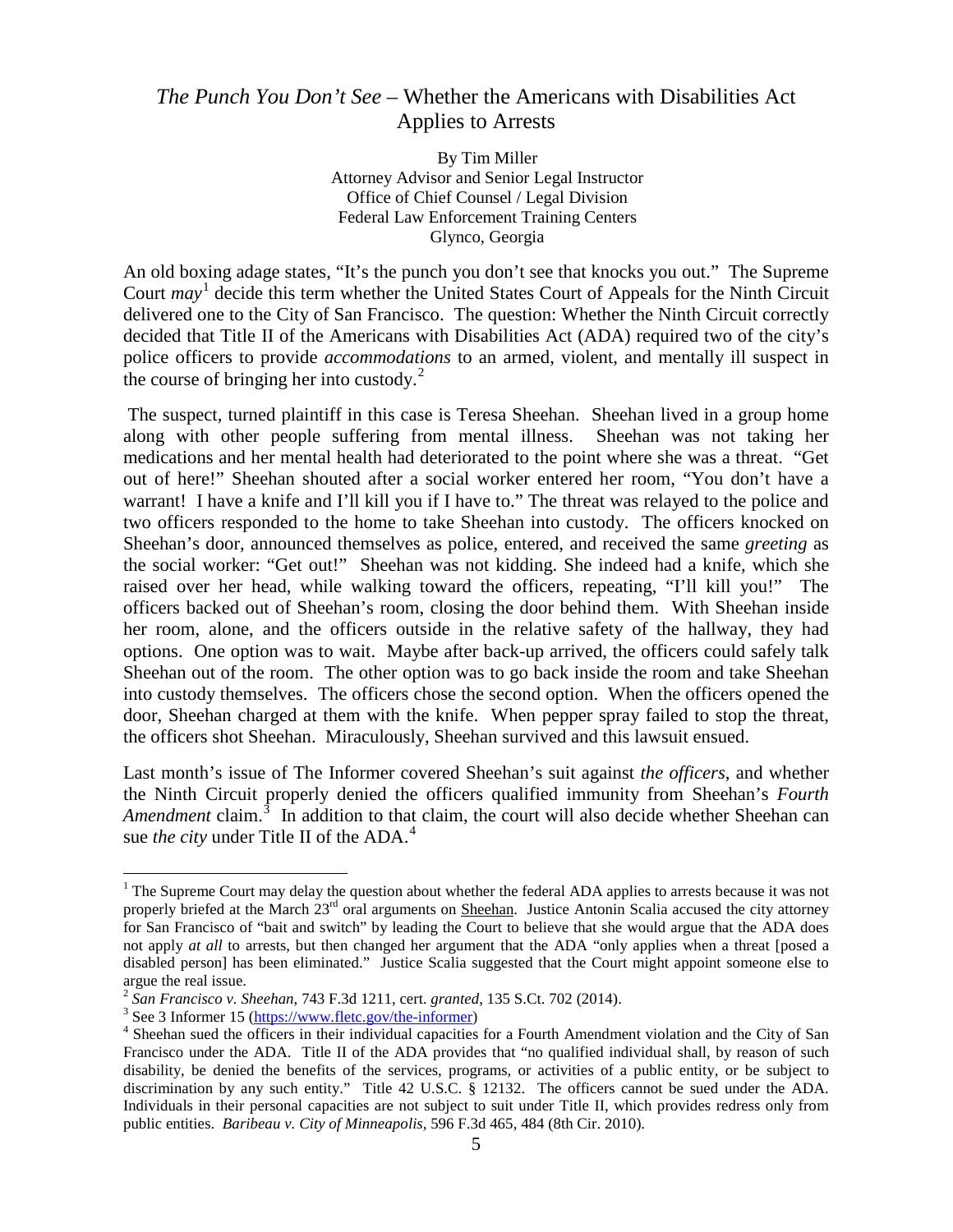The Ninth Circuit believed the same facts could support both claims. "It is undisputed that Sheehan had a disability," the Ninth Circuit stated, "and the officers knew it at the time they encountered her." From there, the Court turned to what it believed supported Sheehan's ADA claim:

Sheehan asserts that the city [through the two officers] failed to provide a reasonable accommodation when the officers forced their way back into her room without taking her mental illness into account. She asserts that the officers should have respected her comfort zone, engaged in non-threatening communications and used the passage of time to defuse the situation rather than precipitating a deadly confrontation. We acknowledge that the officers were forced to make split-second decisions. A reasonable jury nevertheless could find that the situation had been defused sufficiently, following the [officers'] initial retreat from Sheehan's room, to afford the officers an opportunity to wait for backup and to employee less confrontational tactics …"

If those facts were true, the Ninth Circuit believed that Sheehan was *denied the benefits of the services, programs, or activities of a public entity* under the ADA.[5](#page-5-0)

To be fair, the city cannot say Sheehan's claim was totally unexpected. While the Ninth Circuit had not previously addressed whether the ADA applies to arrests, other circuits had. The Ninth Circuit sided with the other circuits that held the ADA applies broadly to *anything a public entity does.* <sup>[6](#page-5-1)</sup> Like the other circuits, the Ninth Circuit also agreed the exigencies of an arrest determine the reasonableness of an accommodation. In this case, with Sheehan alone and behind her door, the court believed the officers could have provided Sheehan an accommodation by possibly taking a deep breath, and thinking of another way to get her out of the room.

Still, not every circuit agrees the ADA applies to arrests. Calling an arrest a *service, program, or activity* requiring accommodations seems to be a stretch of the statutory language. In addition, the fact that law enforcement officers already have a lot on their mind in potentially life threatening situations is a bit of an understatement. Requiring officers to factor in when an accommodation is reasonable could very well pose a risk that Congress did not intend. The Fifth Circuit held the ADA simply does not apply to arrests or other on-the-street responses made by law enforcement, at least, not before the scene is safe.<sup>[7](#page-5-2)</sup>

The Supreme Court will merely draw another line between conduct deserving civil liability, and not. The safest prediction in *Sheehan* is that *Sheehan type* cases will happen again. How to truly win these cases will be left to training. The public outcry over Columbine, Sandy

<span id="page-5-0"></span><sup>&</sup>lt;sup>5</sup>The officers disagreed with some of the facts alleged by Sheehan. However, in deciding whether to dismiss the case or to allow it to go forward, the Ninth Circuit was required to accept her version of the facts as true. A trial would decide whether she could prove those facts by a preponderance of the evidence.

<span id="page-5-1"></span>*Bircoll v. Miami-Dade County*, 480 F.3d 1072, 1085 (11th Cir. 2007)(the exigent circumstances presented by criminal activity go more to the reasonableness of the requested ADA accommodation than whether the ADA applies in the first instance); *Gohier v. Enright*, 186 F.3d 1216, 1221 (10 th Cir. 1999)(a broad rule categorically excluding arrests from the scope of Title II … is not the law); *Waller v. City of Danville*, 556 F.3d 171, 175 (4th Cir. 2009)(reserving judgment on whether the ADA applies, but finding the officers used reasonable accommodations anyway); *Tucker v. Tennessee*, 539 F.3d 526, 534 (6 th Cir. 2008).<br><sup>7</sup> *Hainze v. Richards*, 207 F.3d 795, 801 (5 th Cir. 2000)(Title II does not apply to an offer's on-the-street

<span id="page-5-2"></span>responses to reported disturbances or other similar incidents, whether or not those calls involve subjects with mental disabilities, prior to the officer's securing the scene and ensuring that there is no threat to human life).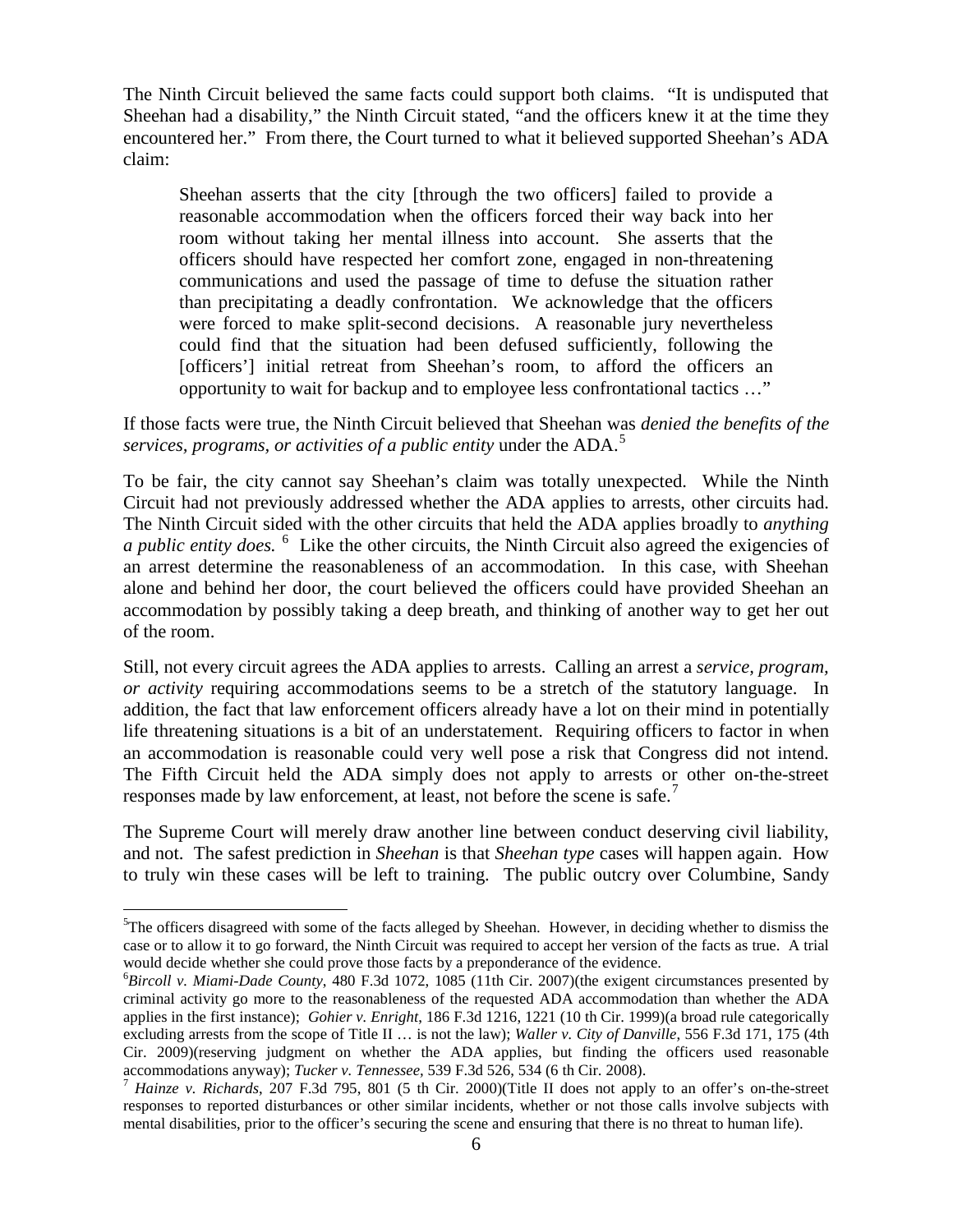Hook, and the Washington Navy Yard shootings was the catalyst behind active shooter training - - training that has strived to create the file in the officer's brain to recognize facts and ask certain questions: "Where is the suspect? And, who else is inside?" Getting less press, but happening at least as often are cases where suspects barricade themselves behind closed doors and promise serious consequences when *anyone* comes inside. "Does the suspect pose a danger to anyone else?" would be just as important to know. And if *not*, why not wait - - and see if the passage of time will defuse the situation? These cases pose as much of an officer safety issue as a legal one, and predictable is preventable. It's the punch you don't see that knocks you out.

The Supreme Court heard oral arguments in *Sheehan* on March 23, 2015. The court's decision is pending.

\*\*\*\*\*

## <span id="page-6-0"></span>**VAWA 2013 Extends Criminal Jurisdiction to Indian Tribes Against Non-Indian Offenders: A Decision Thirty-Seven Years in the Making**

By David Hall Attorney Advisor and Senior Legal Instructor Office of Chief Counsel / Legal Division Federal Law Enforcement Training Centers Artesia, New Mexico Home of the Indian Police Academy

On March 6, [1](#page-6-1)978 in *Oliphant v Suquamish Indian Tribe*<sup>1</sup>, the United States Supreme Court decided that absent congressional authorization, Indian Tribes do not have criminal jurisdiction over non-Indian offenders. Specifically, the Court held that an early version of the Indian Civil Rights Act (ICRA) extended its guarantees only to "American Indians," rather than to "any person." Although ICRA provided protection to "any person," the Court held the purpose of that language was to extend the Act's guarantees to "all persons who may be subject to the jurisdiction of tribal governments, whether Indians or non-Indians."<sup>[2](#page-6-2)</sup> The Court noted the wording was not intended to give Indian tribes criminal jurisdiction over non-Indians, but instead, merely demonstrated Congress' desire to extend the Act's guarantees to non-Indians if and where they come under a tribe's criminal or civil jurisdiction by either treaty provision or Act of Congress.<sup>[3](#page-6-3)</sup>

On March 7, 2015 the provisions of the Violence Against Women Reauthorization Act of 2013 (VAWA 2013) went into effect. In that act, Congress has authorized Indian tribes criminal jurisdiction over non-Indian offenders by amending the language of the Indian Civil Rights Act.<sup>[4](#page-6-4)</sup> Congress has done so clearly, without need for judicial interpretation.

Indian tribes who choose to participate in the legislation will now have jurisdiction over crimes of domestic violence. Crimes of domestic violence include dating violence, domestic violence and violations of protection order(s). The term "dating violence" is defined as violence committed by a person who is, or has been in a social relationship of a romantic or

<span id="page-6-1"></span> $1$  435 U.S. 191 (1978)

<span id="page-6-2"></span><sup>&</sup>lt;sup>2</sup>Summary Report on the Constitutional Rights of American Indians, Subcommittee on Constitutional Rights of the Senate Committee on the Judiciary, 89th Cong., 2d Sess., 10 (1966).<br> $3$  *Oliphant*, 435 U.S. at 196.

<span id="page-6-3"></span>

<span id="page-6-4"></span><sup>&</sup>lt;sup>4</sup> 25 U.S.C. § 1301 et. seq.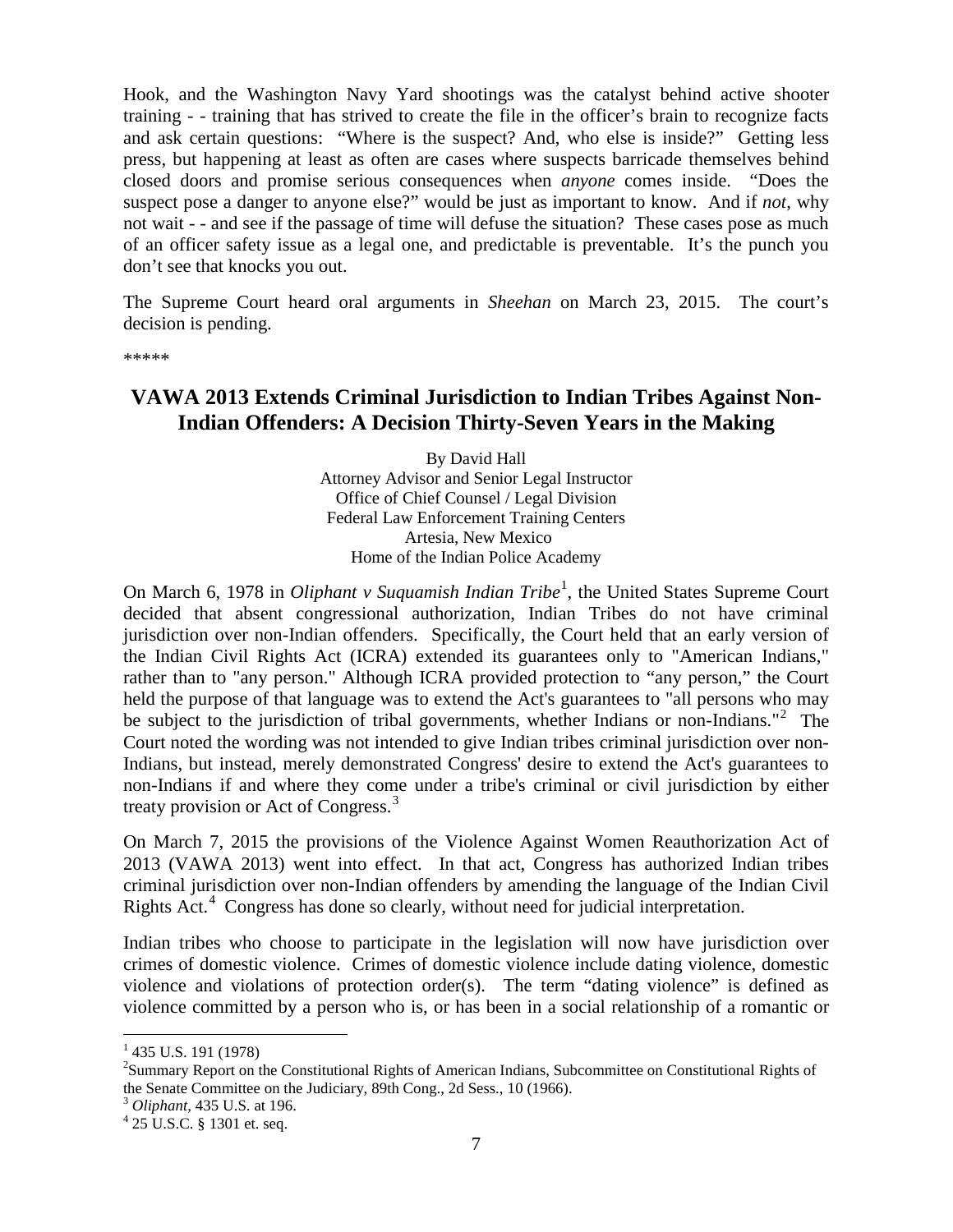intimate nature with the victim, as determined by the length of the relationship, the type of relationship, and the frequency of interaction between the persons involved in the relationship.

The term "domestic violence" is defined as:

Violence committed by a current or former spouse or intimate partner of the victim, by a person with whom the victim shares a child in common, by a person who is cohabitating with or has cohabitated with the victim as a spouse or intimate partner, or by a person similarly situated to a spouse of the victim under the domestic- or family-violence laws of an Indian tribe that has jurisdiction over the Indian country where the violence occurs.

The term "protection order" is defined as:

Any injunction, restraining order, or other order issued by a civil or criminal court for the purpose of preventing violent or threatening acts or harassment against, sexual violence against, contact or communication with, or physical proximity to, another person; and any temporary or final order issued by a civil or criminal court, whether obtained by filing an independent action or as a *pendente lite* order in another proceeding, if the civil or criminal order was issued in response to a complaint, petition, or motion filed by or on behalf of the person seeking protection.<sup>[5](#page-7-0)</sup>

Congress recognized that the powers of self-governance include the inherent power to prosecute all persons for the crime of domestic violence occurring on tribal land.<sup>[6](#page-7-1)</sup> Indian tribe jurisdiction is concurrent with the jurisdiction of the United States, states, or both, over the same conduct.

A participating tribe may exercise special domestic violence criminal jurisdiction over a defendant for criminal conduct that falls into one of two categories. The first category is domestic violence and dating violence. The second category is violations of protection orders. To qualify, the violation of the protection order must occur in the Indian country of the participating tribe. Further, the violation must be of an order that prohibits violence, threatening acts, harassment, sexual violence, or contact or communication with another person. Prior to the enforcement of said action, the tribe must show that the person to whom the enforcement is attempted had notice of the protective order and an opportunity to be heard. $<sup>7</sup>$  $<sup>7</sup>$  $<sup>7</sup>$ </sup>

There are exceptions to the tribe's exercise of jurisdiction. One exception is when the victim and perpetrator are non-Indian. In addition, the tribe is excluded from exercising jurisdiction unless it can show the person has a significant relationship with the tribe. A significant relationship exists when the defendant:

- Resides in the Indian country of the participating tribe,
- Is employed in the Indian country of the participating tribe; or

<span id="page-7-1"></span><span id="page-7-0"></span> $5$  25 U.S.C. § 1304 (a)<br>  $6$  25 U.S.C. § 1304 (b)<br>  $7$  18 U.S.C. § 2265 (b)

<span id="page-7-2"></span>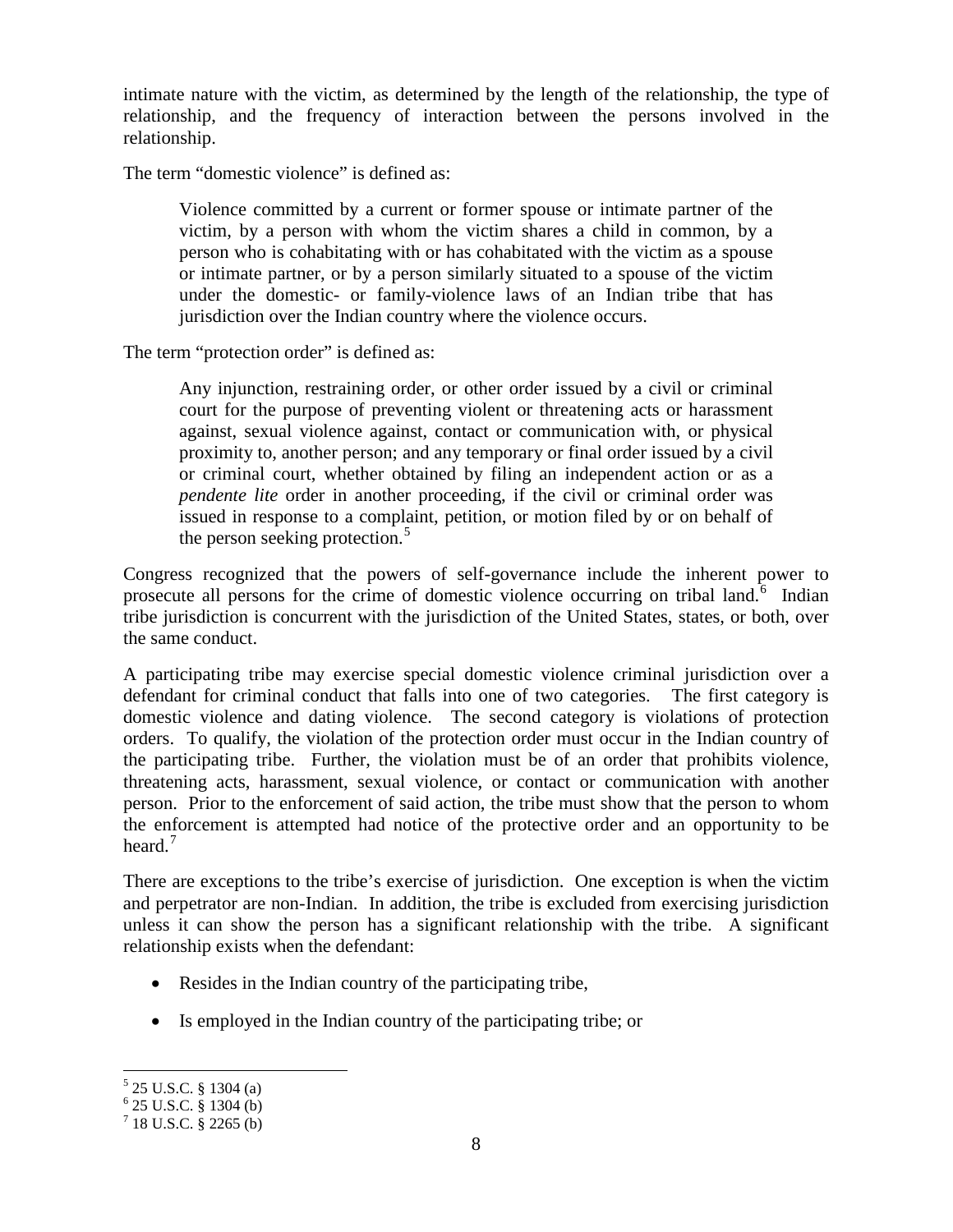- Is a spouse, intimate partner, or dating partner of
	- a member of the participating tribe; or
	- an Indian who resides in the Indian country of the participating tribe.

Notice also that crimes of sexual violence may not be prosecuted unless the tribe can establish a domestic or dating relationship.

In a criminal proceeding in which a participating tribe exercises special domestic violence criminal jurisdiction, the participating tribe shall provide to the defendant all applicable rights under this Act if a term of imprisonment of any length may be imposed. All rights described in 25 USC § 1302(c) must be followed. These rights include:

- The right to a court appointed licensed attorney;
- To require the judge presiding over the proceedings to have sufficient legal training to preside over criminal cases and is a licensed attorney;
- Prior to charging the defendant, make publicly available the criminal laws, rules of evidence , and rules of criminal procedure of the tribal government; and
- To maintain a record of the criminal proceeding, including an audio or other recording of the trial proceeding.

Further, the defendant has:

- The right to a trial by an impartial jury that is drawn from sources that reflect a fair cross section of the community; and does not systematically exclude any distinctive group in the community, including non-Indians;
- And all other rights whose protection is necessary under the Constitution of the United States in order for Congress to recognize and affirm the inherent power of the participating tribe to exercise special domestic violence criminal jurisdiction over the defendant.

The application for writ of habeas corpus is also made applicable to non-Indians charged in tribal court. A person who has filed a petition for a writ of habeas corpus in a court of the United States under 25 USC § 1303 may petition that court to stay further detention of that person by the participating tribe. A court shall grant a stay if the court:

- Finds there is a substantial likelihood that the habeas corpus petition will be granted; and
- After giving each alleged victim in the matter an opportunity to be heard, finds by clear and convincing evidence that under conditions imposed by the court, the petitioner is not likely to flee or pose a danger to any person or the community if released.

An Indian tribe that has ordered the detention of any person has a duty to timely notify such person of his rights and privileges under this subsection and under section 25 USC § 1303.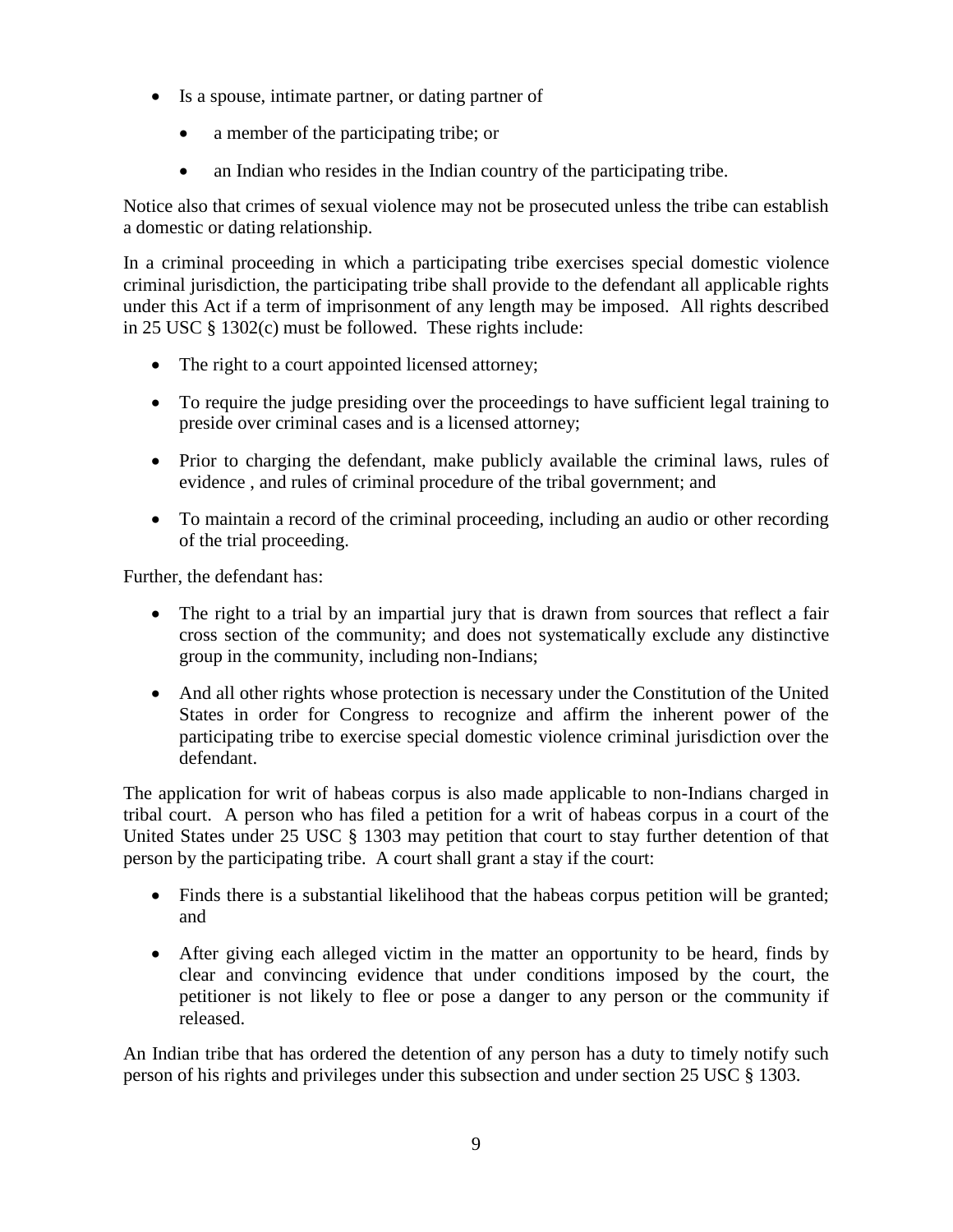VAWA 2013 also added the following provision to 18 USC § 2265 regarding tribal court jurisdiction and protective orders:

A court of an Indian tribe shall have full civil jurisdiction to issue and enforce protection orders involving any person, including the authority to enforce any orders through civil contempt proceedings, to exclude violators from Indian land, and to use other appropriate mechanisms, in matters arising anywhere in the Indian country of the Indian tribe or otherwise within the authority of the Indian tribe.

Prior to March 7, 2015, three tribes were granted the new jurisdiction as part of a 2014 pilot project authorized by VAWA. Those tribes, the Confederated Tribes of the Umatilla Indian Reservation, the Pascua Yaqui Tribe, and the Tulalip Tribes, had to submit applications laying out their proposed codes and procedures, and were approved by the U.S. Attorney General. To date, these tribes have charged 26 offenders.<sup>[8](#page-9-0)</sup>

Also, on March 6, 2015, Acting Associate Attorney General Stuart Delery allowed two tribes to move forward immediately with the new jurisdiction. The Assiniboine and Sioux Tribes of the Fort Peck Indian Reservation and the Sisseton Wahpeton Oyate of the Lake Traverse Reservation are both large tribes in rural areas with larger populations. Other large rural tribes interested in implementing the new authority can look to these tribes for guidance.<sup>[9](#page-9-1)</sup>

On March 6, 1978, the Supreme Court of the United States ruled that only through clear action of Congress could an Indian Tribe have jurisdiction over non-native offenders. On March 7, 2015, almost thirty years to the date, Congress has acted, and now tribes have received the power, recognized as inherent in their power of self-governance, to prosecute all crimes of domestic violence occurring on tribal land.

\*\*\*\*\*

<span id="page-9-1"></span><span id="page-9-0"></span><sup>8</sup> Bendery, Jennifer "*At Last, Violence Against Women Act Lets Tribes Prosecute Non-Native Domestic Abusers." HuffingtonPost.com.* March 6, 2013. <sup>9</sup> *Id.*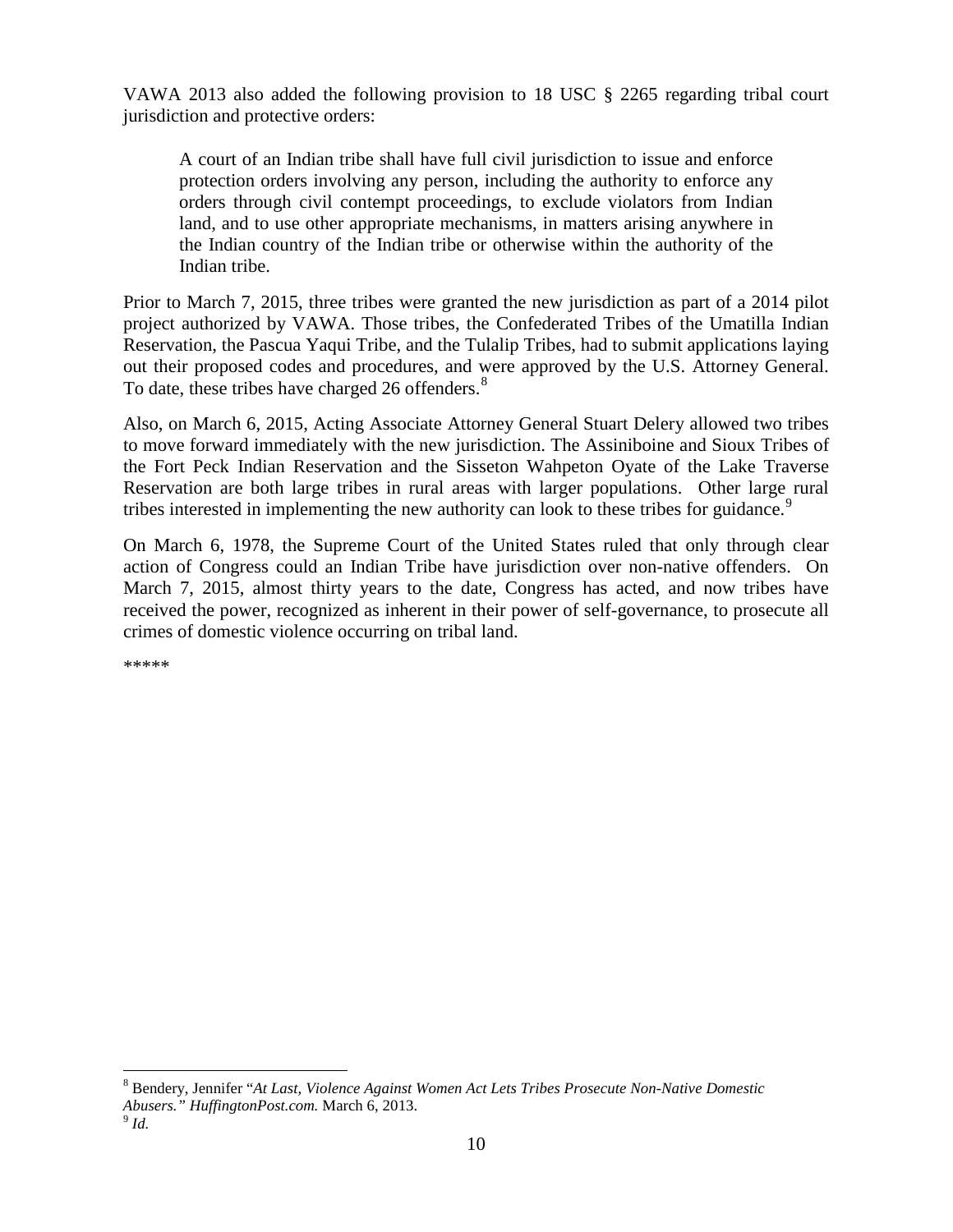# CASE SUMMARIES

# United States Supreme Court

#### <span id="page-10-1"></span><span id="page-10-0"></span>**Grady v. North Carolina, 2015 U.S. LEXIS 2124 (U.S. Mar. 30, 2015)**

A North Carolina state trial court ordered Grady to participate in a satellite-based monitoring (SBM) program as a recidivist sex offender for the rest of his life. Grady argued the monitoring program, under which he would be forced to wear a tracking device at all times, would violate his *Fourth Amendment* right to be free from unreasonable searches and seizures. The North Carolina Court of Appeals rejected Grady's argument, holding the state's system of nonconsensual satellite-based monitoring did not constitute a *Fourth Amendment* search.

The United States Supreme Court disagreed. In *U.S. v. Jones*, the court held a *Fourth Amendment* search occurs when the government obtains information by physically intruding upon a constitutionally protected area. Here, the court concluded the SBM program was clearly designed to obtain information by physically intruding on a person's body. As a result, ordering Grady to participate in the SBM program constituted a *Fourth Amendment*  search.

However, the court noted its decision did not determine the constitutionality of the SBM program, as the *Fourth Amendment* only prohibits unreasonable searches and seizures. The reasonableness of a search depends on the totality of the circumstances, including the nature and purpose of the search and the extent to which the search intrudes upon reasonable privacy expectations. Consequently, the court remanded the case to the state court where Grady will be able to argue that mandatory participation in the SBM program violates his right to privacy, while the state can argue that mandatory participation is reasonable in order to track the movements of a recidivist sex offender.

Click **[HERE](https://supreme.justia.com/cases/federal/us/575/14-593/case.pdf)** for the court's opinion.

\*\*\*\*\*

# Circuit Courts of Appeal

# <span id="page-10-2"></span>**First Circuit**

#### <span id="page-10-3"></span>**United States v. Molina-Gomez, 2015 U.S. App. LEXIS 4611 (1st Cir. P.R. Mar. 20, 2015)**

Molina arrived at the airport in Puerto Rico after a trip to Columbia with a carry-on bag, a laptop computer and a Play Station gaming system. Because this was Molina's third trip to Columbia, a known drug source of illegal drugs, in four months, a Customs and Border Protection (CBP) officer referred Molina to secondary inspection. After initially questioning Molina, the officer suspected Molina might be involved in drug smuggling. The officer escorted Molina to a small windowless room where Molina remained for approximately two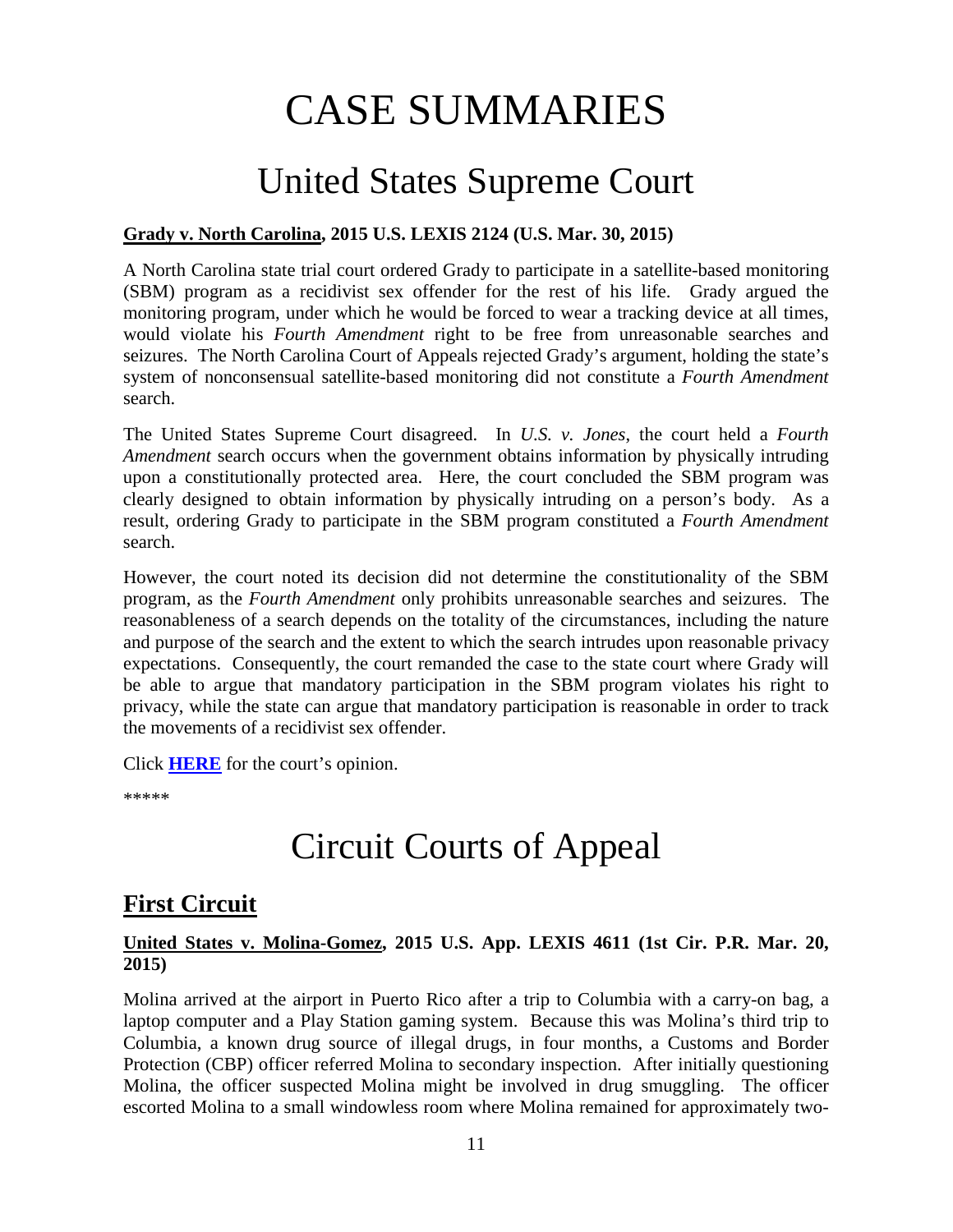hours. During this time, the officer asked Molina about his trip to Columbia and drug trafficking in general.

In the meantime, other CBP officers were inspecting Molina's laptop, Play Station and cell phones. Although the officers found no drugs, they found no data on the computer after they turned it on. In addition, a review of Molina's phones revealed text messages from numerous individuals concerning money transactions. Suspecting that Molina was smuggling drugs, the officers sent his laptop and Play Station to the CBP Forensic Lab. Approximately three weeks later, a forensic chemist discovered heroin concealed in sophisticated compartments of both items. Federal agents arrested Molina when he appeared to pick up his property.

Molina argued the search of his laptop and Play Station constituted a non-routine and unreasonable border search.

The court disagreed. Without deciding whether the search was routine or non-routine, the court held the officers were justified to search Molina's electronics because the officers established reasonable suspicion that Molina might be smuggling drugs. First, the officers knew Molina had traveled to Columbia three times in the last four months. Second, Molina gave odd and suspicious answers to the officers' routine questions. Third, Molina's laptop was operational, yet it contained no data. Finally, Molina's phones contained text messages concerning prior and future money transactions. The court further held the detention of Molina's property for twenty-two days before conducting the search was reasonable under the circumstances.

Molina also argued the additional questioning conducted by the officer in the small windowless room violated his *Fifth Amendment* rights because he was not given his *Miranda*  warnings prior to being questioned.

The court agreed, concluding that Molina's two-hour detention in a small, windowless room while being asked questions about potential illegal drug activity went beyond a routine Customs inspection to determine whether Molina should be admitted into the United States. Therefore, the court held Molina was in-custody for *Miranda* purposes. In addition, the officer's questions to Molina constituted "interrogation," because the officers focused on Molina's involvement with drug smuggling. As a result, the court held Molina's statements regarding drug activity should have been suppressed.

Click **[HERE](http://cases.justia.com/federal/appellate-courts/ca1/13-1494/13-1494-2015-03-20.pdf?ts=1426881607)** for the court's opinion.

\*\*\*\*\*

#### <span id="page-11-0"></span>**United States v. Hufstetler, 2015 U.S. App. LEXIS 4612 (1st Cir. N.H. Mar. 20, 2015)**

Officers arrested Hufstetler and his girlfriend, Sheena, for bank robbery. While interrogating Hufstetler, the officers confronted him with evidence obtained during the investigation and told Hufstetler they believed he was guilty. During the interrogation, the officers also told Hufstetler that he had the opportunity to explain Sheena's role in the robbery, and that they knew Hufstetler was concerned about the consequences she was facing. After Hufstetler expressed concern for Sheena, the officers told him the information he provided could either help her or hurt her. The officers consistently told Hufstetler that he needed to tell the truth; however, the officers also told him that they lacked the authority to make any guarantees or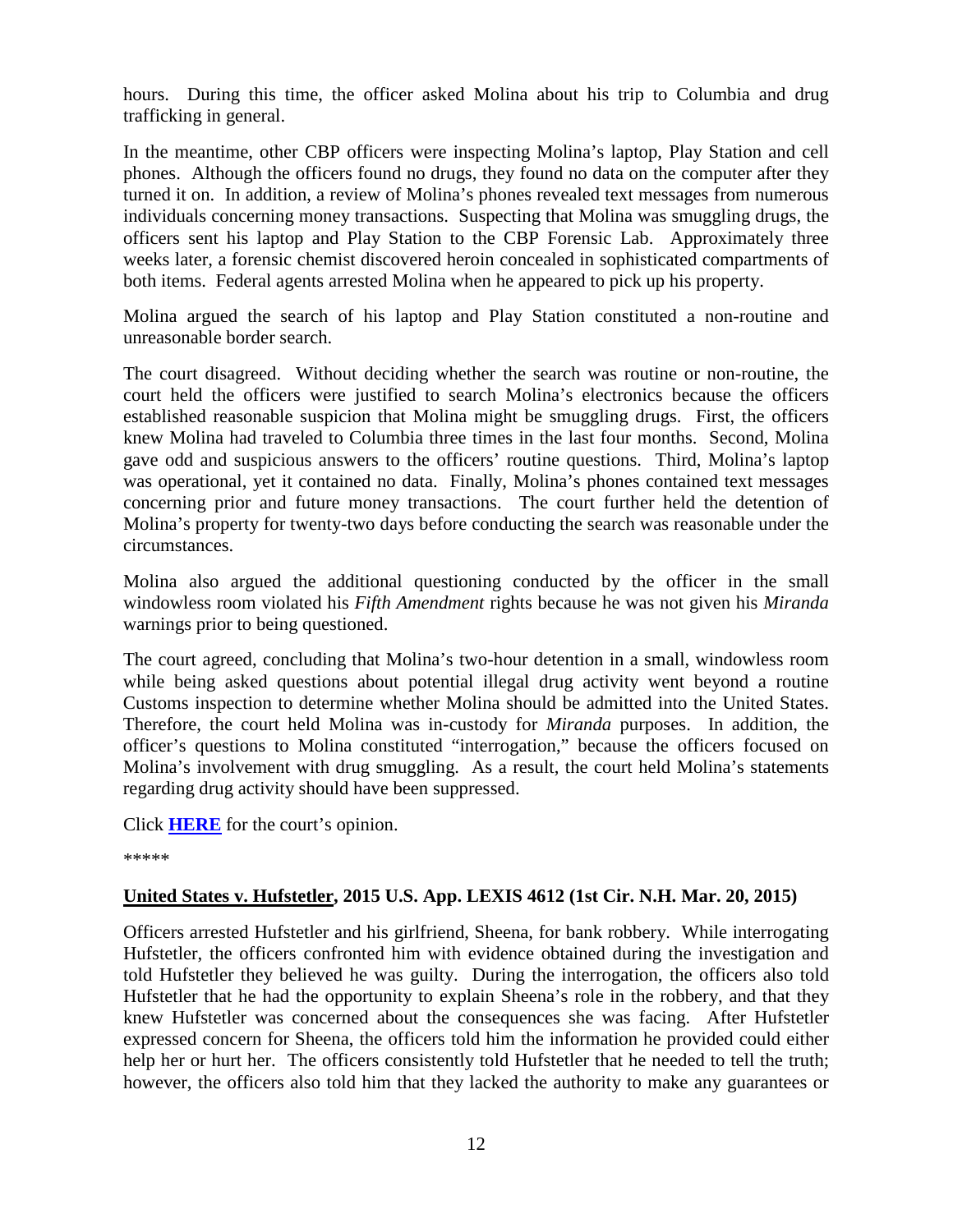promises in exchange for his cooperation. Hufstetler eventually confessed, taking full responsibility for the robbery.

Prior to trial, Hufstetler moved to suppress his confession. Hufstetler claimed it was only after the officers convinced him that Sheena's freedom hinged on his willingness to cooperate that he finally confessed.

The court disagreed, holding Hufstetler's confession to the officers was obtained voluntarily. Although the officers' statements were difficult for Hufstetler to accept, the court held the officers never lied, exaggerated the situation or conditioned either his or Sheena's release on Hufstetler's willingness to speak. Instead, the officers truthfully told Hufstetler that Sheena was a suspect and unless new information became known to discount her participation in the robbery, she would continue to face criminal charges. In addition, the court noted the officers emphasized to Hufstetler that they could not and would not promise Hufstetler anything in exchange for his confession.

Click **[HERE](http://cases.justia.com/federal/appellate-courts/ca1/14-1393/14-1393-2015-03-20.pdf?ts=1426881608)** for the court's opinion.

\*\*\*\*\*

# <span id="page-12-0"></span>**Second Circuit**

## <span id="page-12-1"></span>**United States v. Raymonda, 2015 U.S. App. LEXIS 3141 (2d Cir. N.Y. Mar. 2, 2015)**

A cybercrimes investigator discovered a user at a particular IP address had accessed 76 images from a website, the majority of which were thumbnail images of child pornography. In addition, the IP log suggested all 76 images were accessed over a period of seventeen seconds and showed no user requests for any full-sized versions of the thumbnail images.

Six months later, investigators identified Raymonda as the individual who lived at the address associated with the IP address. Three months later, a federal agent applied for a warrant to search Raymonda's computers for evidence of child pornography. In his affidavit, the agent did not attach the full IP log to his warrant application nor state that the time stamps on the IP log only covered a period of seventeen seconds. In addition, the agent stated that individuals who have a sexual interest in children commonly hoard images of child pornography and retain those images for many years. A magistrate judge issued the warrant and agents found over 1,000 images of child pornography on Raymonda's computers. The government charged Raymonda with receiving and possessing child pornography.

Raymonda argued the child pornography discovered on his computers should have been suppressed because the evidence that a user with his IP address accessed images of child pornography nine months earlier was too stale to suggest that pornographic images would still be found on his computers at the time of the search.

The court recognized the determination of staleness in child pornography investigations is unique. In certain circumstances, courts have inferred a suspect was a hoarder of child pornography based upon a single incident of possession or receipt of such materials. For example, where the suspect's access to the pornographic images depended on a series of complicated steps, courts have found this suggested a willful intention to view the files. However, in those instances, the inference that a suspect was a collector of child pornography did not proceed solely from evidence of the suspect's one-time access to child pornography.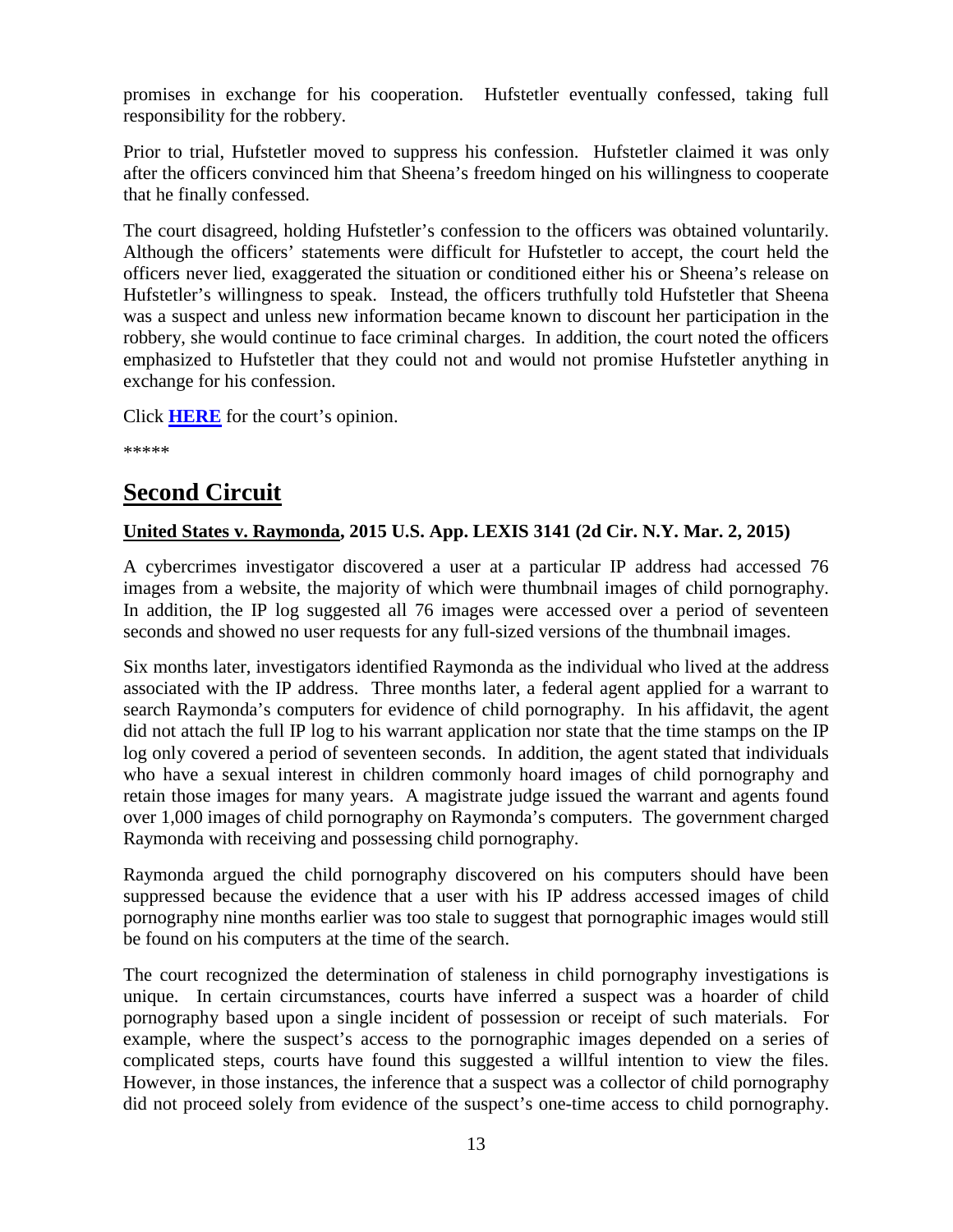Instead, it proceeded from circumstances suggesting the suspect had accessed those images willfully and deliberately, actively seeking them out to satisfy a preexisting predilection. Such circumstances, the court noted, tend to negate the possibility that a suspect's "brush" with child pornography was a purely negligent or inadvertent encounter.

In this case, the court found it was not enough for the agent to apply for a warrant based on nine-month old evidence that Raymonda had accessed thumbnail images of child pornography on one occasion for seventeen seconds. Instead, it was necessary to show Raymonda accessed the images under circumstances sufficiently deliberate or willful to suggest he was an intentional collector of child pornography. Here, the agent's affidavit contained no evidence suggesting Raymonda had deliberately sought to view those thumbnails or that he discovered them while searching for child pornography. In addition, there was no evidence Raymonda saved the thumbnails to his hard drive or that he even saw all of the images, many of which may have downloaded in his browser outside his immediate view. The information in the agent's affidavit was equally consistent with an innocent user inadvertently stumbling upon a child pornography website and promptly closing the browser window. Consequently, the court held the evidence suggesting Raymonda accessed child pornography on one occasion, without any indication he deliberately intended to access those images, did not support an inference that he was a hoarder of child pornography sufficient to create probable cause to believe that child pornography would be found on his computers nine months later.

However, the court further held the good faith exception to the exclusionary rule applied. The court found any errors in the agent's affidavit supporting the warrant application were neither intentionally false, nor grossly negligent. As a result, the agents were entitled to rely in good faith on the warrant and the evidence against Raymonda should not have been suppressed.

Click **[HER](http://cases.justia.com/federal/appellate-courts/ca2/13-4899/13-4899-2015-03-02.pdf?ts=1425310211)**E for the court's opinion.

\*\*\*\*\*

#### <span id="page-13-0"></span>**United States v. Foreste, 2015 U.S. App. LEXIS 3766 (2d Cir. Vt. Mar. 11, 2015)**

A Massachusetts State Trooper pulled over a car for speeding. During the stop, the trooper encountered Cesar, the driver and Foreste, the passenger. After the Trooper asked Cesar for the registration, Foreste gave the trooper an expired rental agreement. Suspecting the car might be stolen, the trooper contacted a trooper in Vermont, seeking information he might have on Cesar and Foreste, as both men were from Vermont. While waiting for this information, the trooper contacted a representative from the rental car company who stated there was no problem with the expired rental agreement as long as the car was ultimately returned. The trooper issued Cesar a ticket for speeding and let the men go. The stop lasted approximately twenty-two minutes.

After the men left, the Vermont trooper contacted the Massachusetts trooper with information concerning Foreste. The Vermont trooper discovered Foreste was a known cocaine and oxycodone dealer who transported large quantities of drugs from New York City to Vermont in rental cars. Approximately thirty-minutes later, the Vermont trooper saw Foreste's rental car at a rest stop in Vermont. The trooper followed the car and conducted a traffic stop after Cesar rolled through a stop sign. While speaking with the men, the trooper saw what he believed to be marijuana "chafe" on Cesar's pants and a white residue around Foreste's nostrils, which he deemed consistent with someone who had nasally ingested cocaine or other powdered narcotics. An officer with a drug-sniffing dog arrived thirty-minutes later. The dog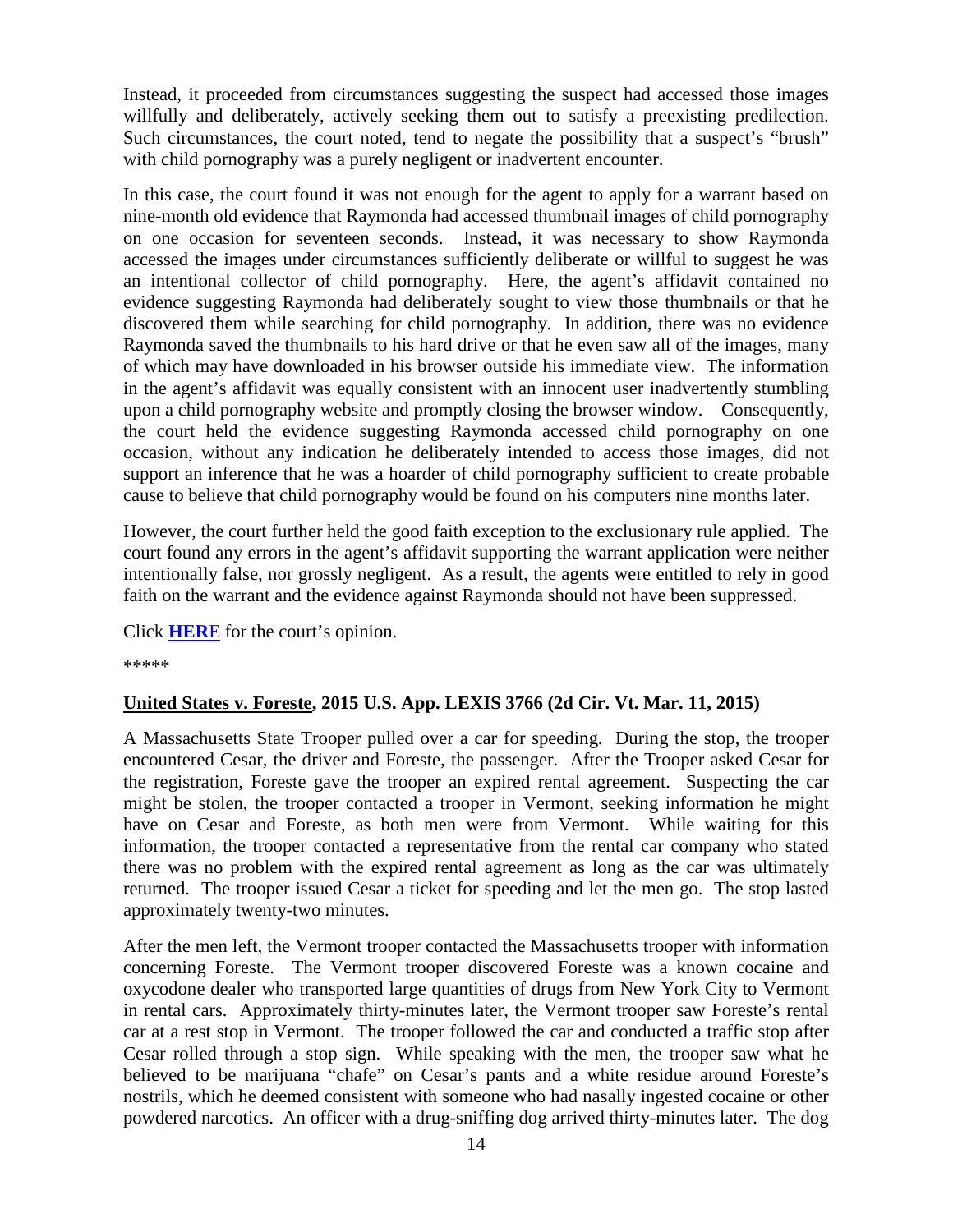alerted to the presence of narcotics, and a subsequent search revealed unlawful prescription pills in the car. The trooper arrested Foreste and found over 600 oxycodone pills hidden in Foreste's underwear during the search incident to arrest. Foreste was indicted for possession with intent to distribute oxycodone.

Foreste argued the drug evidence should have been suppressed because the combined duration of the two traffic stops was unreasonable. Foreste argued that combining the duration of the stops was appropriate because the troopers were working together and each detained him as part of a joint drug investigation.

The court disagreed. The court found each stop was justified by a separate traffic violation and probable cause. However, more importantly, the court held independent reasonable suspicion justified the extension of each stop for further investigation. The Massachusetts trooper stopped Foreste and Cesar for speeding and extended the duration of the stop to sort out the expired rental agreement and make a brief call to the Vermont trooper. The Massachusetts trooper suspected the rental car might be stolen and she took a reasonable amount of time, twenty-two minutes, to dispel that suspicion. The Vermont trooper stopped Foreste and Cesar for running a stop sign and extended the duration of the stop after he saw what he believed to be marijuana "chafe" on Cesar's pants and cocaine residue on Foreste's nostrils. The court found the forty-minute duration of the stop was within the range other courts have found reasonable for similar canine investigations.

It is worth noting, while it did not happen in this case, the court was concerned about the intrusiveness of successive investigations based on the same reasonable suspicion. The court concluded that where the same suspicion justifies successive investigations and the officer conducting the subsequent investigations is aware of the prior investigation and the suspicion that supported it, the investigations' duration and scope must be both individually and collectively reasonable under the *Fourth Amendment*.

Finally, while the court upheld the validity of both traffic stops, it held the district court improperly denied Foreste's discovery motion to compel the government to provide the field performance records for the drug-sniffing dog. While the government provided the dog's certification records and some training records, the court held the dog's field performance records were relevant to determine whether the dog's alert on the car was sufficiently reliable to establish probable cause it contained drugs. As a result, the court remanded the case so the district court could reconsider Foreste's motion to suppress solely on the ground that the dog's alert was not reliable.

Click **[HERE](http://cases.justia.com/federal/appellate-courts/ca2/13-4880/13-4880-2015-03-11.pdf?ts=1426084207)** for the court's opinion.

\*\*\*\*\*

# <span id="page-14-0"></span>**Fifth Circuit**

#### <span id="page-14-1"></span>**United States v. Ortiz, 2015 U.S. App. LEXIS 4401 (5th Cir. Tex. Mar. 18, 2015)**

Ortiz went to a gun store and purchased a rifle and one box of ammunition for \$2,100 in cash. Ortiz completed the required ATF form 4473, which warned that it was illegal to purchase a firearm for another person, also known as a straw purchase. After buying the rifle, Ortiz asked Hernandez, the store employee, if the store had any more rifles similar to the one just purchased. After Hernandez showed Ortiz a second rifle, Ortiz left the store to get more cash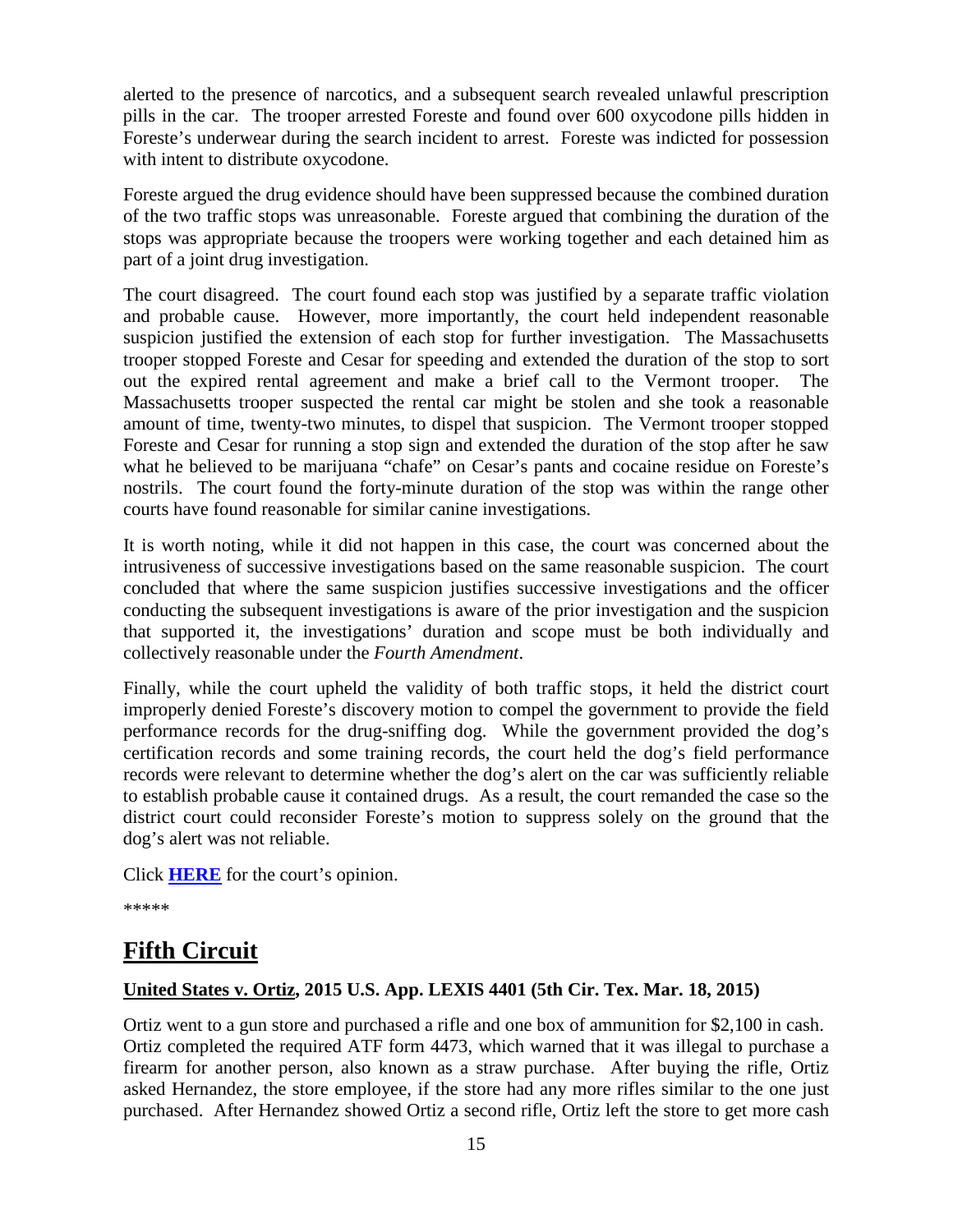from an ATM. Suspecting Ortiz was engaged in a straw purpose, Hernandez contacted an agent with the Bureau of Alcohol, Tobacco and Firearms, (ATF) and gave the agent a description of Ortiz's car and license plate number.

A short time later, Ortiz returned to the store and bought the second rifle, completing another ATF Form 4473. When Ortiz left the store, an ATF agent saw Ortiz place two rifle bags into his car. The agent followed Ortiz to a gas station, and along with a second agent who had joined the surveillance, pulled up next to Ortiz with guns drawn and ordered Ortiz out of his car. After seeing no immediate threats, the agents holstered their weapons and spoke to Ortiz. One of the agents told Ortiz that he was not under arrest and asked Ortiz questions about the rifles he had just purchased. Ortiz admitted he had purchased the rifles for someone else.

After several other agents arrived, one of the agents decided to frisk Ortiz. The agent handcuffed Ortiz, after telling Ortiz he was not under arrest and frisked him. After approximately ten-minutes, the handcuffs were removed and an agent asked Ortiz to get into the agent's car so they could talk. During the conversation, which lasted approximately twenty-minutes, Ortiz answered detailed questions concerning the purchases of the rifles. At no time did the agents provide Ortiz *Miranda* warnings. During this time, an agent seized the rifles from Ortiz's car based on Hernandez's tip and Ortiz's statements.

At trial, Ortiz argued the rifles seized from his car should have been suppressed because the officers did not have reasonable suspicion to stop him and there was no legal basis for the warrantless search of his car.

The court disagreed, holding there was reasonable suspicion of criminal activity based on Hernandez's tip to the ATF agent. First, Hernandez had worked at the gun store for almost two years and had received training on identifying straw purchases. Second, Hernandez believed it was suspicious for Ortiz to insist on paying cash for two rifles, not purchase sights, and only purchase one box of ammunition. Finally, there was no reason to suspect Hernandez had an ulterior motive for contacting the ATF, and the agents corroborated some of Hernandez's information. As a result, the agents were justified in stopping Ortiz.

The court concluded Ortiz's statements provided probable cause to believe his car contained two rifles unlawfully purchased for someone else. Consequently, the court held the warrantless search of Ortiz's car for the rifles was justified under the automobile exception to the *Fourth Amendment's* warrant requirement.

Ortiz also argued the incriminating statements he made to the agents should have been suppressed because they were the result of custodial interrogation, and he had not been provided *Miranda* warnings.

The court disagreed. The court held Ortiz was not in custody for *Miranda* purposes when he made his statements to the agents; therefore, no *Miranda* warnings were required. First, the agents told Ortiz he was not under arrest before questioning him. Second, the agents questioned Ortiz in a public location and the tone of the questioning was not accusatory. Third, the handcuffing was brief and did not occur until later in the encounter when an agent decided to frisk Ortiz and the handcuffs were removed before Ortiz spoke to the agents the second time.

Click **[HERE](http://cases.justia.com/federal/appellate-courts/ca5/13-20564/13-20564-2015-03-18.pdf?ts=1426766481)** for the court's opinion.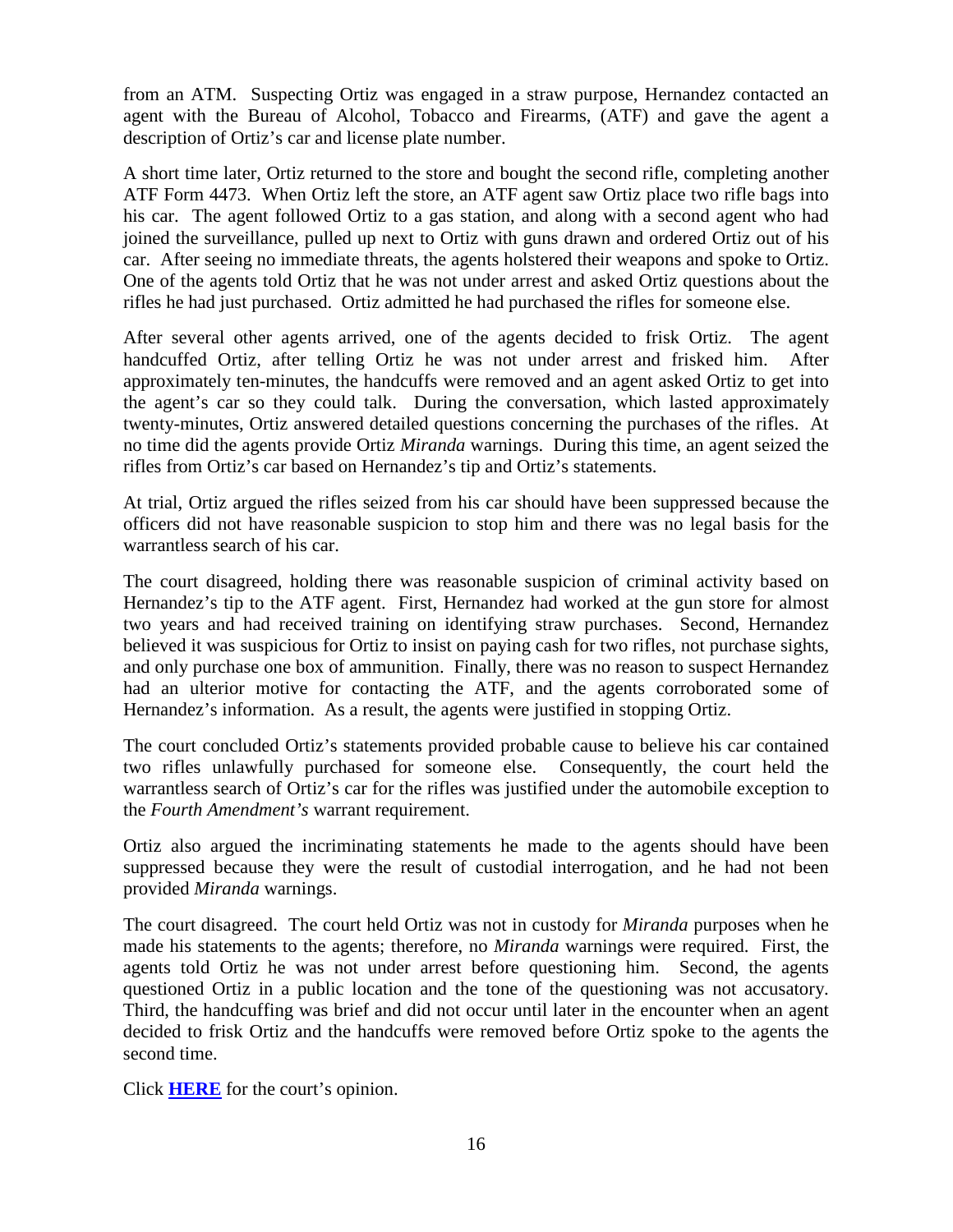# <span id="page-16-0"></span>**Sixth Circuit**

#### <span id="page-16-1"></span>**Wesley v. Campbell, 2015 U.S. App. LEXIS 3239 (6th Cir. Ky. Mar. 2, 2015)**

A seven-year old male student told Campbell that Wesley, a school counselor, had sexually assaulted him in Wesley's office. Campbell, a social worker, contacted Detective Rigby who initiated an investigation. Several weeks later, Campbell concluded the student's allegations were substantiated and drafted a "substantiated investigation notification letter," which affected Wesley's ability work as a teacher. Wesley filed an appeal to Campbell's administrative finding. After learning of Wesley's appeal, and approximately three months after the alleged incident, Detective Rigby drafted an affidavit and obtained a warrant for Wesley's arrest. Rigby based her affidavit entirely on allegations made by the student. After the student refused to cooperate with the prosecution's investigation, the government dismissed the charges against Wesley. One year later, an administrative hearing officer reversed Campbell's finding of substantiated abuse.

Wesley sued Detective Rigby for unlawful arrest, claiming the student's uncorroborated statements did not establish probable cause to arrest him. Wesley also sued Rigby for retaliatory arrest, claiming her decision to arrest him was in retaliation for his decision to appeal the social worker's finding of substantiated abuse.

The court held Officer Rigby was not entitled to qualified immunity because the student's uncorroborated allegations were legally insufficient to establish probable cause. Specifically, the court found Rigby waited almost three months after the student made his allegations before seeking a warrant for Wesley's arrest, then Rigby omitted from her arrest warrant affidavit a number of material facts, which she knew demonstrated the unreliability of the student's allegations. First, the student was seven-years old and suffered from a history of serious psychological and emotional disturbances. Second, Wesley's office, where the alleged abuse occurred, was located at the center of the school's "administrative hub," within the line of sight of other adult staff members. Third, the student's accounts of the alleged abuse were inconsistent. Fourth, a medical examination of the student showed no evidence of sexual abuse. Finally, Rigby's investigation failed to uncover any evidence corroborating any aspect of the abuse claimed by the student. The court concluded Rigby's decision to withhold evidence of the student's unreliability demonstrated a "deliberate or reckless disregard for the truth" given that a reasonable officer would have recognized the importance of the child's reliability when deciding whether probable cause existed to arrest Wesley. The court further held it was clearly established that "police officers cannot, in good faith, rely on a judicial determination of probable cause when that determination was premised on an officer's own material misrepresentations to the court."

Click **[HERE](http://cases.justia.com/federal/appellate-courts/ca6/13-5960/13-5960-2015-03-02.pdf?ts=1425312046)** for the court's opinion.

\*\*\*\*\*

#### <span id="page-16-2"></span>**Pollard v. City of Columbus, 2015 U.S. App. LEXIS 3538 (6th Cir. Ohio Mar. 5, 2015)**

Officers knew a warrant had been issued for Bynum's arrest for forcible rape, assault with a deadly weapon, burglary, and kidnapping. While conducting surveillance, officers saw Bynum leave an apartment, get into a car and drive away. When officers attempted to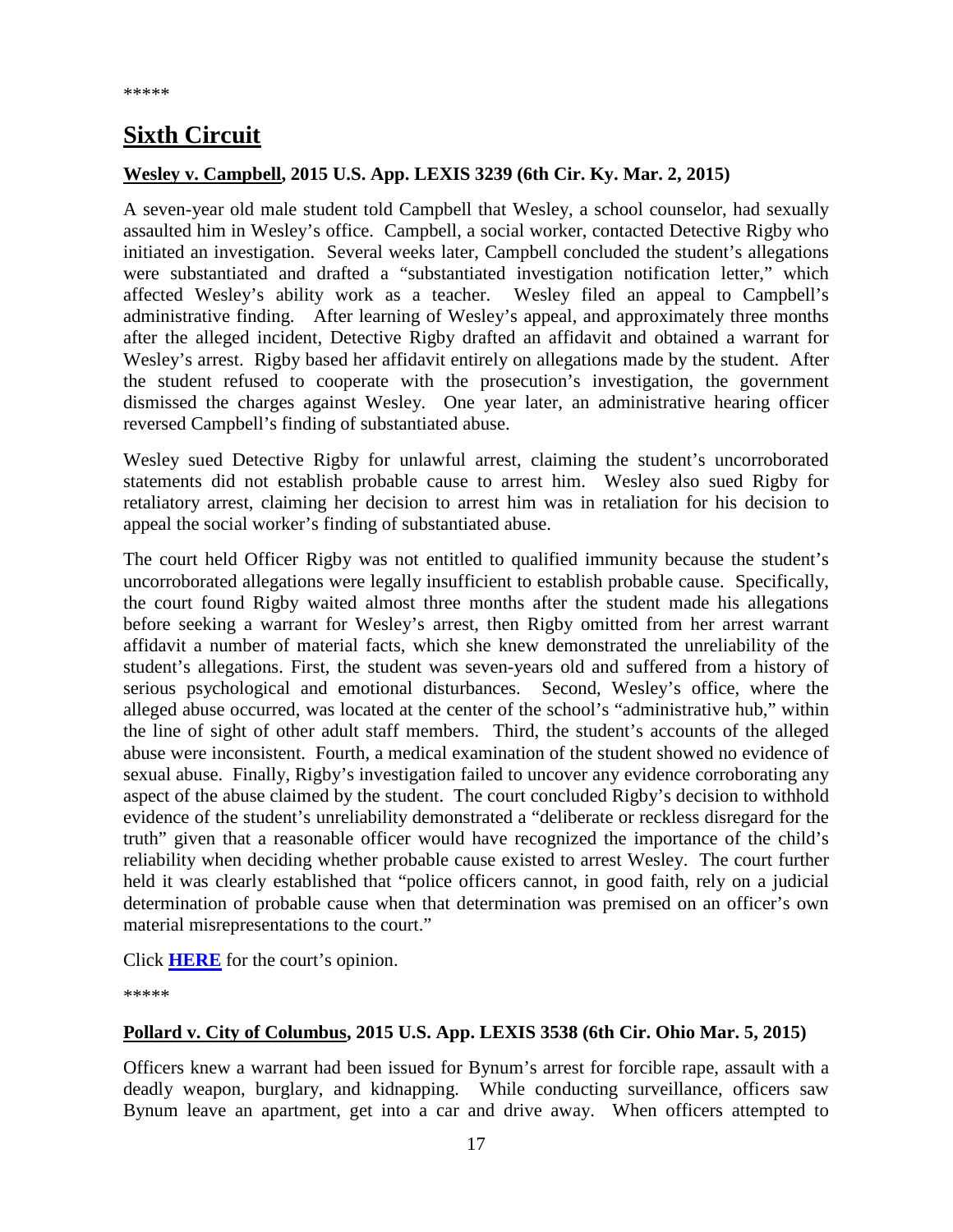conduct a traffic stop, Bynum refused to stop and led the officers on a high-speed chase on I-70 east. Bynum drove for some time before eventually crossing the median and driving against the traffic on I-70 west. Bynum drove his car head-on into a tractor-trailer and came to a stop. After the collision, the officers were informed over their radios that the driver of the car had a concealed-carry permit. When the officers surrounded Bynum's car, Bynum appeared to be unconscious. At some point, Bynum regained consciousness and reached toward the floorboard of his car. The officers ordered Bynum to show his hands, but instead, Bynum extended his arms, clasped his hands into a shooting posture and pointed at the officers. An officer yelled at Bynum to "drop it," however, Bynum responded by reaching down into the car again before assuming the same shooting posture. In response, two officers shot Bynum. After the three second volley, officers approached Bynum, who again reached down into the car and then pointed his hands at the officers in the same shooting posture. Officers fired a second volley of shots at Bynum, killing him. In total, the officers fired 80 shots at Bynum, of which, 23 struck him. No gun was recovered from Bynum's car.

Bynum's mother, Pollard, sued, claiming the officers' use of force was excessive.

The court disagreed, holding the officers were entitled to qualified immunity. The court found the totality of the circumstances gave the officers probable cause to believe Bynum posed a threat of death or serious injury to them. First, the officers knew an arrest warrant had been issued for Bynum concerning a number of violent offenses. Second, Bynum was so determined to avoid arrest that he led officers on a high-speed chase, which ended when Bynum seemed to intentionally drive head-on into a tractor trailer rather than surrender. Finally, the officers only shot Bynum after he made sudden gestures with his hands that suggested he was pointing a weapon at the officers. As a result, the court held the use of deadly force against Bynum was objectively reasonable. That Bynum was unarmed and did not have a concealed-carry permit was not relevant because when the officers shot Bynum; neither of these facts was known to them.

Click **[HERE](http://cases.justia.com/federal/appellate-courts/ca6/13-4142/13-4142-2015-03-05.pdf?ts=1425578455)** for the court's opinion.

\*\*\*\*\*

#### <span id="page-17-0"></span>**United States v. Winters, 2015 U.S. App. LEXIS 5143 (6th Cir. Tenn. Mar. 31, 2015)**

An officer stopped a rental car for speeding. When the officer spoke to the driver, Harris, she appeared to be nervous and trembled as she produced her license. The passenger, Winters, gave the officer the rental contract for the car. The officer noticed the car had been rented by a third party and that neither Harris nor Winters was an authorized driver. The officer spoke to Harris and Winters separately, and each gave the officer conflicting stories concerning their travel plans. After the officer issued Harris a warning ticket, he told the pair he was going to deploy his drug-sniffing dog around their car. Four minutes after issuing Harris the warning ticket, the dog alerted to the presence of drugs in the car. The officer searched the car and found one kilogram of heroin in Winters' bag which was located on the back seat. The government indicted Winters for possession with intent to distribute heroin.

Winters argued the officer violated the *Fourth Amendment* by unreasonably extending the duration of the traffic stop to conduct the dog sniff.

The court disagreed. When the officer issued Harris the warning ticket, the original purpose of stop was complete. However, by this time, the court concluded the officer had reasonable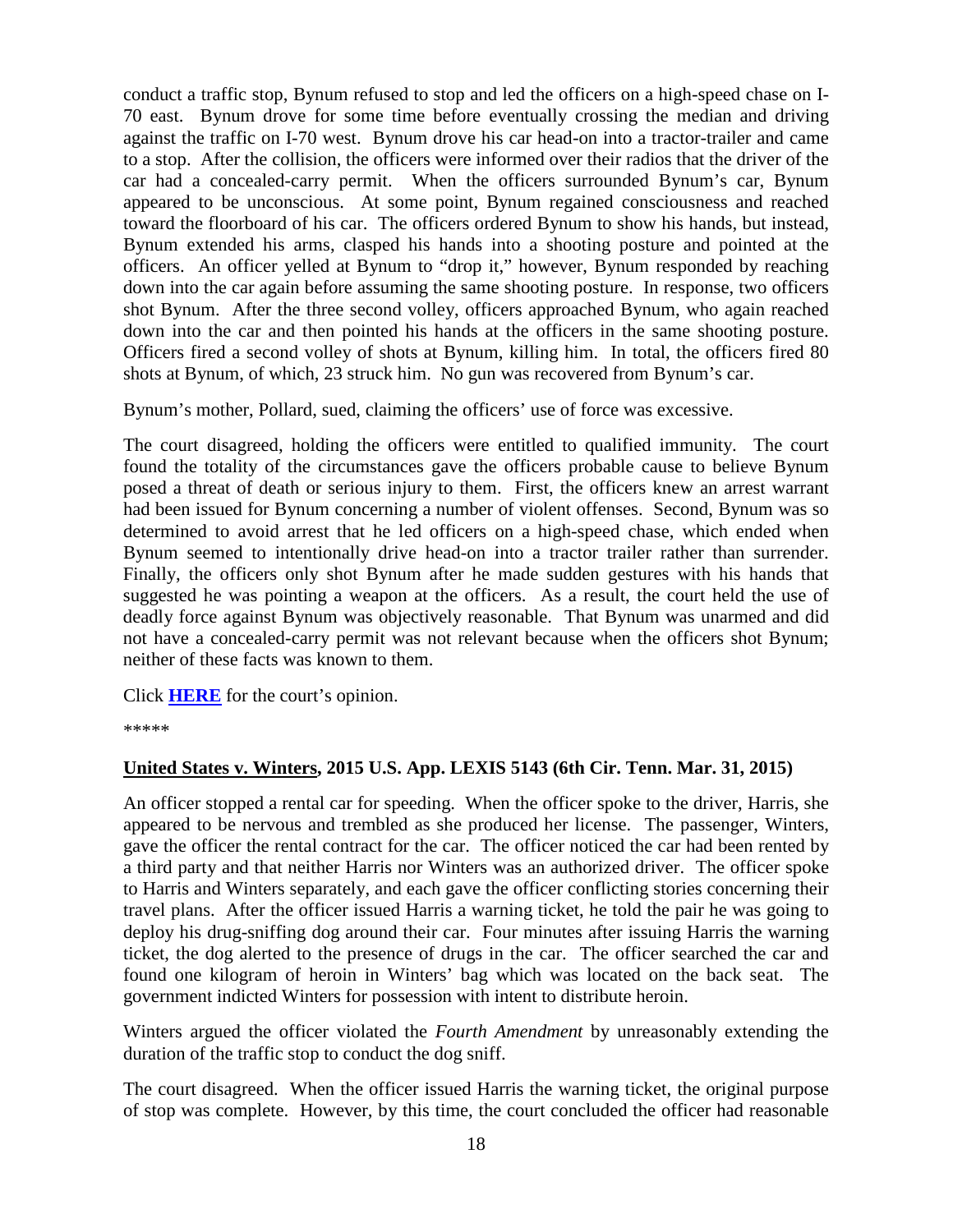suspicion to detain the car for a dog sniff based on Harris' and Winters' nervousness, their inconsistent stories concerning their travel plans and the fact that neither individual was listed on the rental agreement. Consequently, the court held the four-minute delay to deploy the drug-sniffing dog, which was already on the scene, was reasonable. In addition, the court held once the dog alerted to the presence of drugs in the car, the officer was entitled to search the interior of the car, to include Winters' bag.

Click **[HERE](http://cases.justia.com/federal/appellate-courts/ca6/13-6349/13-6349-2015-03-31.pdf?ts=1427821242)** for the court's opinion.

\*\*\*\*\*

# <span id="page-18-0"></span>**Seventh Circuit**

## <span id="page-18-1"></span>**United States v. Reichling, 2015 U.S. App. LEXIS 4991 (7th Cir. Wis. Mar. 27, 2015)**

Officers began an investigation after a fourteen-year-old female victim ended a two-year online Facebook relationship with a man, later identified is Reichling. During this time, the victim sent Reichling over three hundred naked pictures of herself from her cell phone. When the victim tried to end the relationship, Reichling threatened to show the pictures he already possessed to others if she stopped. In addition, Reichling sent the victim threatening and harassing text messages from his cell phone.

Officers established the IP address associated with the Facebook account was linked to Reichling's parents' residence and the threatening text messages were sent from a cell phone number registered to Reichling. Further investigation revealed Reichling either lived in his parents' residence or in a trailer on an adjacent property owned by the defendant's brother. A state court judge issued a warrant to search both locations, for among other things, "images, photographs, videotapes or other recordings or visual depictions representing the possible exploitation, sexual assault and /or enticement of children," as well as all "computers, cell phones, cameras, and digital storage devices including hard drives, thumb drives and videotapes."

Reichling eventually pled guilty to producing "a visual depiction of a minor engaged in sexually explicit conduct onto a Maxell VHS tape."

Reichling argued the search warrant affidavit, which detailed a largely online relationship between himself and the victim, failed to establish probable cause to seize digital and nondigital storage devices, including the VHS tape found at his home.

The court disagreed. When issuing search warrants, the issuing judge is allowed to draw reasonable inferences concerning where the evidence referred to in the affidavit is likely to be kept, taking into account the nature of the evidence and the offense. In addition, a judge may consider what "is or should be common knowledge." When the search warrant was issued in this case, the court held it was or should have been common knowledge to judges that images sent via cell phone or Facebook accounts may be readily transferred to other storage devices such as hard drives, thumb drives or VHS videotapes. As a result, the court concluded the search warrant affidavit established probable cause to believe images of the victim, Facebook messages, and text messages would be found in Reichling's parents' residence and the adjacent trailer. Given the large number of images involved, the duration of Reichling's interest in the victim, and the way various storage media work together, it was reasonable for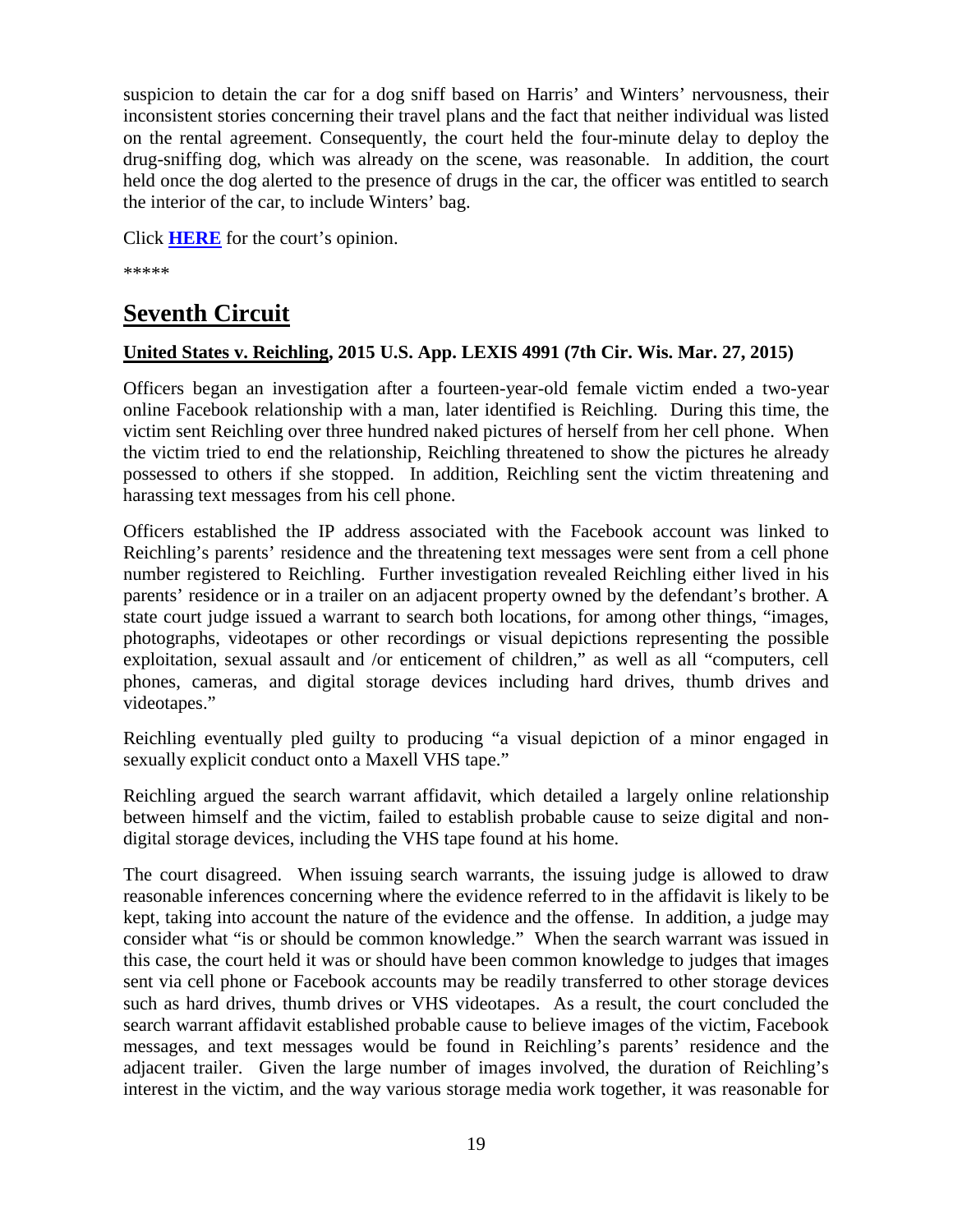the issuing judge to authorize the officers to search any computer or storage device in which images might be found.

Click **[HERE](http://cases.justia.com/federal/appellate-courts/ca7/14-2941/14-2941-2015-03-27.pdf?ts=1427479262)** for the court's opinion.

\*\*\*\*\*

# <span id="page-19-0"></span>**Eighth Circuit**

# <span id="page-19-1"></span>**U.S. v. Corrales-Portillo, 2015 U.S. App. LEXIS 3633 (8th Cir. Iowa Mar. 9, 2015)**

After officers with the Des Moines, Iowa Police Department arrested an individual on drug charges, the man agreed to cooperate with the officers as a confidential informant (CI) with an ongoing narcotics investigation. The CI, who had not previously cooperated with the department, provided detailed information about his drug supplier, later identified as Jose Corrales-Portillo. Specifically, the informant told the officers Jose obtained drugs in Arizona, transported them to a location in Nebraska, and then brought the drugs to Des Moines. This information corroborated information the officers had discovered earlier in the investigation. A short time later, the CI, in the presence of officers, made a recorded call and texted the defendant to arrange the purchase of three pounds of methamphetamine.

The following week, the CI told the officers Jose was in Nebraska and that he would deliver the drugs to Des Moines later that day. The CI contacted officers throughout the day, forwarding Jose's text messages to them, as well as telling the officers the time and place of the meeting with Jose. In addition, the CI told the officers he expected Jose to be driving a blue truck with Arizona or Nebraska license plates and that the drugs would be located in the truck's gas tank.

The officers conducted surveillance of the meeting location and saw Jose arrive in a blue truck with Nebraska license plates. After a brief conversation in which Jose introduced his brother Ismael to the CI, the brothers agreed to follow the CI to another location to unload the drugs. As the brothers drove away, officers conducted a traffic stop. Once stopped, a drugsniffing dog alerted to the presence of drugs in the truck. Officers conducted a warrantless search and found three pounds of methamphetamine and eleven pounds of heroin hidden in the truck's gas tank. The government charged the brothers with three federal drug offenses.

Ismael appealed the district court's denial of his motion to suppress the drugs, arguing the officers lacked reasonable suspicion to conduct the traffic stop because the CI had no prior track record at the department and the officers failed to corroborate independently the information the CI provided.

The court disagreed, holding the totality of the circumstances sufficiently established the CI's reliability and provided the officers reasonable suspicion to stop the truck. By the time the officers made the stop, they were aware of the CI's basis of knowledge and had corroborated the vast majority of the information he had provided. First, the initial information provided by the CI matched information already known to the officers. Second, the CI allowed the officers to record the telephone call to his supplier, which set up the drug buy. Third, on the day the drugs arrived, the CI frequently updated the officers with details about the meeting, including the time, location and method of exchange. Fourth, the CI forwarded Jose's text messages and other instructions directly to the officers. Fifth, the CI accurately predicted Jose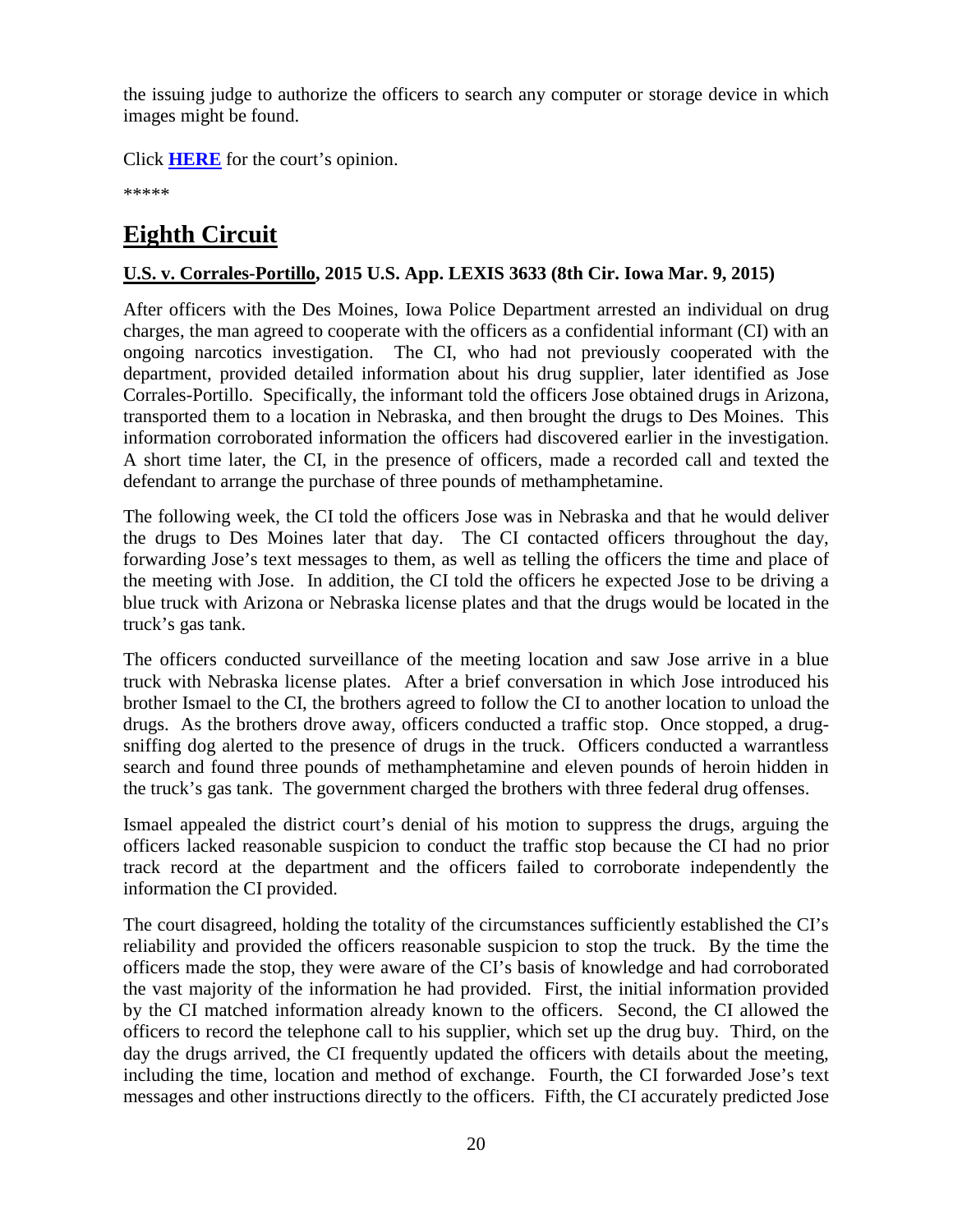would be driving a blue truck with either Nebraska or Arizona license plates. Finally, the drugs were located in the truck's gas tank, as stated by the CI.

Click **[HERE](http://cases.justia.com/federal/appellate-courts/ca8/14-1769/14-1769-2015-03-09.pdf?ts=1425913279)** for the court's opinion.

\*\*\*\*\*

#### <span id="page-20-0"></span>**United States v. Bearden, 2015 U.S. App. LEXIS 4193 (8th Cir. Mo. Mar. 17, 2015)**

Officers were attempting to locate an address in a rural area in connection with an identity theft investigation; however, the sparsely populated and heavily wooded area made it difficult to see houses from the road. Unable to locate the address, the officers drove down a driveway through a wooded area to request assistance from the homeowner. The officers followed the circular driveway around the house and parked near the front entrance of the house. When the officers got out of their car, they smelled a strong odor of marijuana and encountered the homeowner, White. After White told the officers he did not know any of his neighbors, the officers left.

Later that day, officers returned to White's house to conduct a knock and talk interview concerning the odor of marijuana the officers had previously smelled on the property. After no one answered the front door, the officers decided to apply for a search warrant. Approximately thirty-minutes later, two officers who had remained at White's property to secure it, saw a man, later identified as Bearden, drive out of the woods from behind White's house on an all-terrain vehicle (ATV). Bearden told the officers he rented the adjoining property from White, and he was returning White's ATV, which he had borrowed. The officers detained Bearden in handcuffs after they saw a large knife on his belt. The officers also noticed Bearden smelled strongly of mothballs. Bearden consented to a search, and in his pocket an officer found a note containing directions about water and fertilizer, an empty gallon-sized zip baggie and keys to an outbuilding. The officers detained Bearden, who told the officers he had "personal use" marijuana at his house. After Bearden gave the officers consent to search his house, they found a small amount of marijuana and drug paraphernalia there. The officers eventually obtained warrants to search Bearden's and White's property, where they found hundreds of marijuana plants growing in two outbuildings. Bearden and White were then arrested.

First, Bearden argued the officers violated the *Fourth Amendment* when they entered White's property; therefore, any evidence obtained on White's property could not be admissible against him.

The court held Bearden did not have standing to challenge any evidence seized from White's property, as Bearden presented no evidence to establish he had an expectation of privacy in White's property. Instead, when the officers first questioned White, he denied knowing Bearden, and when the officers questioned Bearden, he characterized White only as his landlord.

Second, even if Bearden had standing, the court held on both occasions the officers lawfully drove up White's driveway and entered White's curtilage without a warrant. Officers are allowed to enter private property to make contact with a homeowner as long as they restrict their movements to those areas generally made accessible to visitors, such as driveways and walkways. In this case, on their first visit, the officers drove up White's driveway and talked with White while remaining on the driveway. On the officer's second visit, they drove up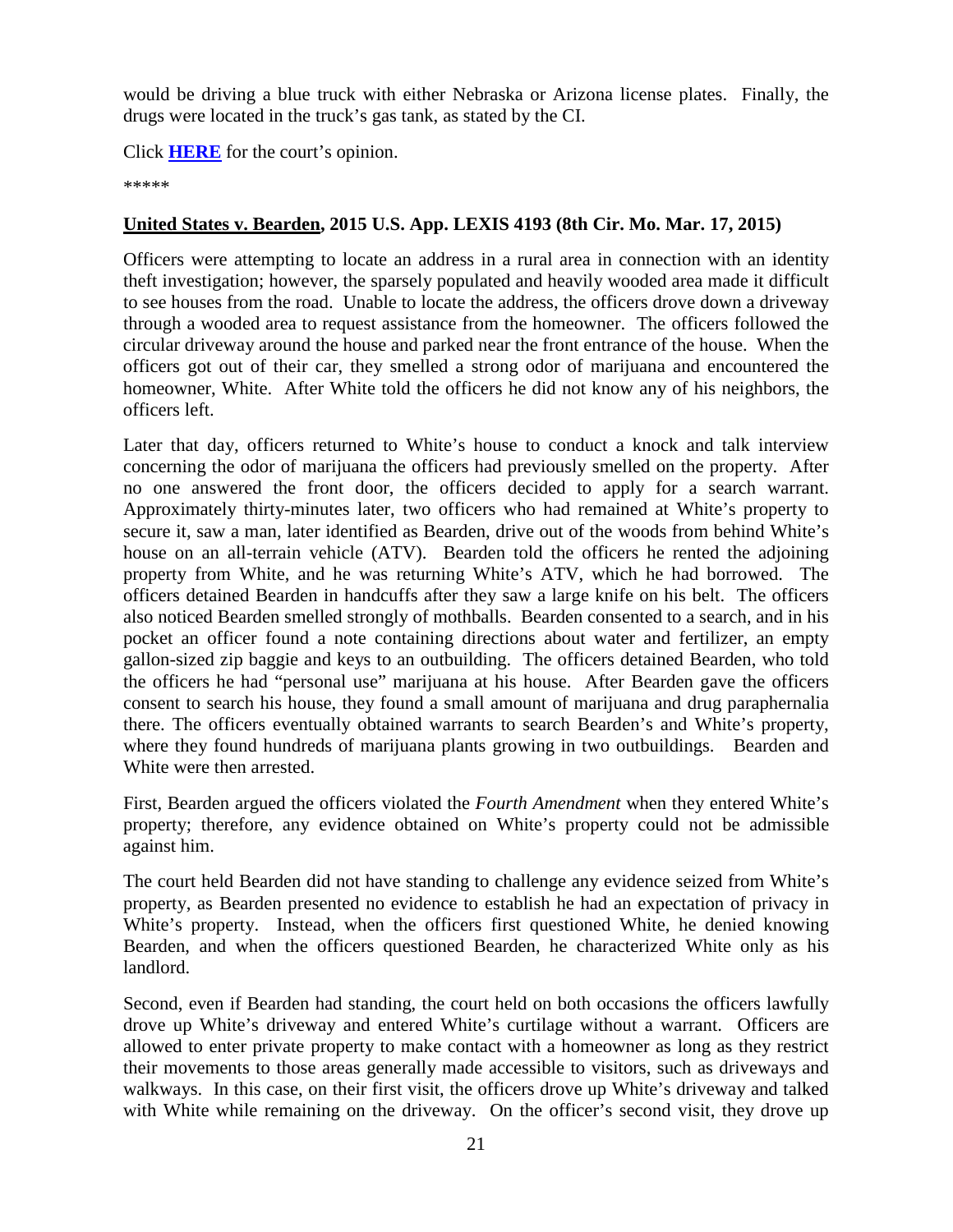White's driveway and went to the front door of White's house to conduct a knock and talk interview.

Bearden further argued the officers detained him without reasonable suspicion to believe he was involved in criminal activity.

The court disagreed. When the officers encountered Bearden on White's property, they were in the process of requesting a search warrant for the property, which they believed was being used to cultivate marijuana. Bearden arrived from the back of the property, where the officers suspected the marijuana grow operation was located and Bearden smelled strongly of mothballs and had a large knife hanging off his belt. In addition, the officers found a suspicious note in Bearden's pocket regarding fertilizer, indicating Bearden might be involved in the suspected grow operation. As a result, the court concluded the officers had a reasonable, articulable suspicion that Bearden was involved in criminal activity and his detention was lawful.

The court further held Bearden's consent to search his home was obtained voluntarily. Even though Bearden had been handcuffed for fifteen minutes, and had not been provided *Miranda* rights, the officers testified Bearden was not threatened, punished, intimidated, or promised anything for his consent to search his house. In addition, the court noted Bearden had four prior felony convictions, which suggested his familiarity with legal procedure, *Miranda* warnings, and his right to refuse consent.

Click **[HERE](http://cases.justia.com/federal/appellate-courts/ca8/14-1659/14-1659-2015-03-17.pdf?ts=1426617126)** for the court's opinion.

\*\*\*\*\*

#### <span id="page-21-0"></span>**United States v. Turner, 2015 U.S. App. LEXIS 4295 (8th Cir. Mo. Mar. 18, 2015)**

During the investigation of a drug-distribution conspiracy involving Corey and Donald Turner, the government obtained multiple Title III wiretap orders for some of the defendants' phones, as well as separate traditional warrants for Precise Locator Information (PLI) for cell phones used by J.L. Turner and Woods. In this case, PLI was referred to as the physical location of a phone based on longitude and latitude or some other points of reference. In addition, on one occasion the government applied for both a Title III wiretap order and a traditional warrant for the seizure of PLI from Corey Turner's phone using the same application.

First, Corey Turner moved to suppress the evidence obtained from J.L. Turner's and Woods' cell phones obtained from the PLI warrants. The court held Turner did not have standing to object to the seizure of this PLI evidence because he did not own, use or possess these cell phones. Without establishing that he had a reasonable expectation of privacy in these phones or their locations, Turner could not challenge the seizure of the PLI obtained from them.

Second, Donald Turner moved to suppress all evidence seized as a result of the Title III wiretap orders issued during the investigation. Turner argued the government failed to meet the "necessity" requirement to justify the issuance of the orders.

Every application for a wiretap under Title III requires the government to include a "full and complete statement as to whether or not other investigative procedures have been tried and failed, or why they reasonably appear to be unlikely to succeed if tried, or too dangerous."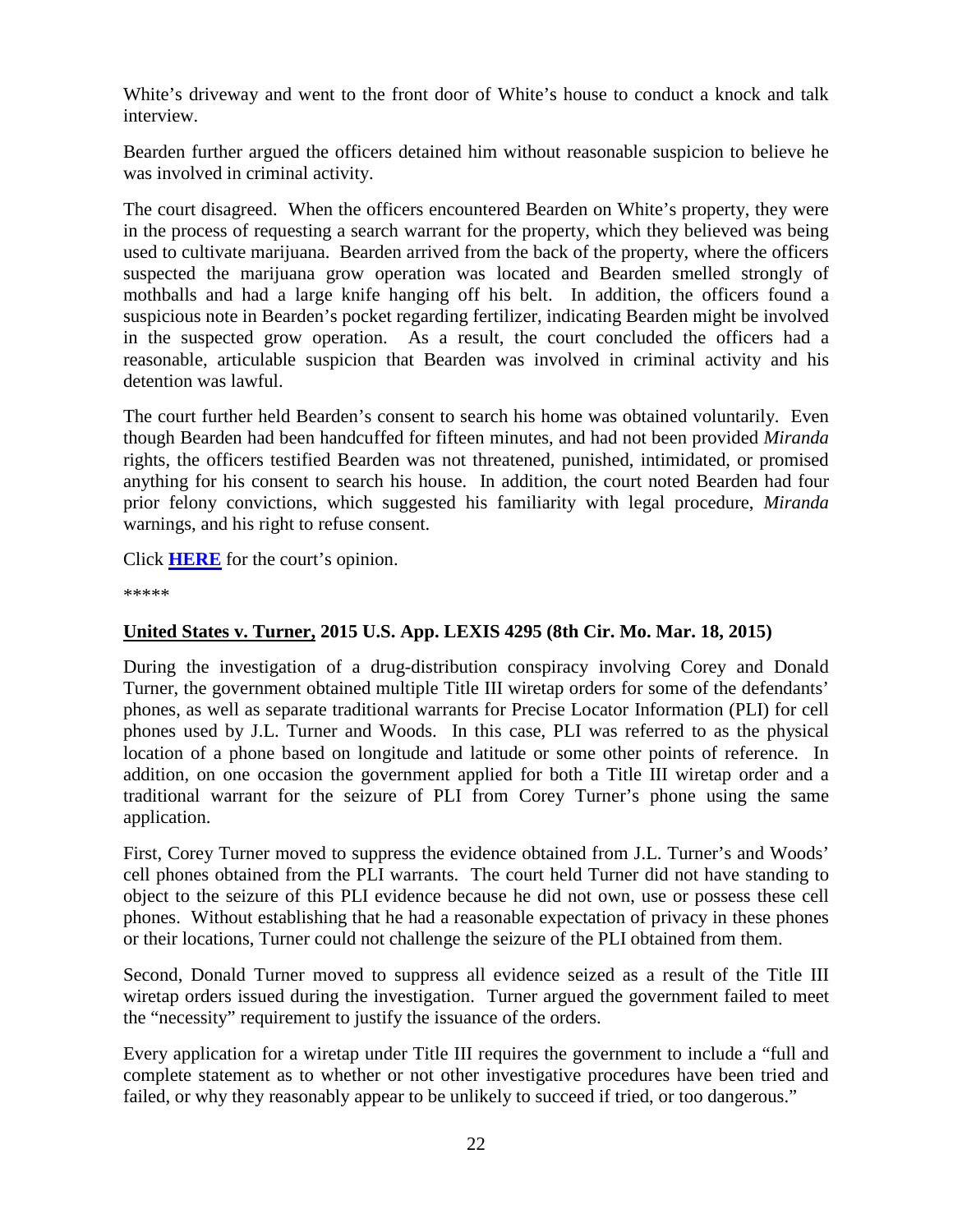In this case, the court found the affidavits in support of the application for each Title III wiretap orders outlined the investigative techniques law enforcement had used to obtain evidence to include: interviews with confidential sources, use of confidential informants to make controlled buys of drug from members of the conspiracy, physical surveillance and the limited use of pole cameras and GPS devices.

The court also found the affidavits also described techniques unlikely to be successful or too dangerous to undertake under the circumstances. For example, the affidavit explained that the use of undercover agents would not likely "further the objectives of the investigation" and might place an undercover agent in danger, because those involved in the conspiracy were either part of the Turner family or close friends, making it difficult to infiltrate the organization. In addition, the affidavits also explained that those involved in the conspiracy were closely monitoring their surroundings and were possibly using surveillance cameras of their own; therefore, the agents could not obtain desired information through physical surveillance, trash searches and the use of additional pole cameras. Finally, the affidavits stated members of the conspiracy had taken to driving rental or borrowed vehicles when purchasing drugs to avoid being tracked, which hampered the ability to obtain information by attaching GPS devices to their vehicles. Consequently, the court concluded the information included in the government's affidavits satisfied the "necessity" requirement to obtain the Title III orders.

Third, Corey Turner argued that the combined Title III wiretap order and PLI warrant that used a joint application was unlawful because it did not meet the procedural requirements of *Federal Rule of Criminal Procedure 41*. As a result, Turner argued any PLI evidence seized from his cell phone under this "combination order" should have been suppressed.

The court disagreed. First, the court noted that a request for a Title III wiretap order and a request for a traditional warrant could be included in the same application. Next, the court concluded that a substantial number of *Rule 41's* procedural requirements for preparing, executing, and returning a warrant for a tracking device were not followed with respect to the seizure of PLI from Turner's cell phone. However, because Turner did not claim that the government acted in reckless disregard of *Rule 41* when it failed to seek a separate warrant or follow the execution and return requirements of *Rule 41*, the court held suppression of the PLI evidence was not the proper remedy.

Click **[HERE](http://cases.justia.com/federal/appellate-courts/ca8/13-2566/13-2566-2015-03-18.pdf?ts=1426692710)** for the court's opinion.

\*\*\*\*\*

#### <span id="page-22-0"></span>**United States v. Evans, 2015 U.S. App. LEXIS 4694 (8th Cir. Mo. Mar. 23, 2015)**

Crime scene investigators recovered an identification card bearing the name Acie Evans on the ground by a broken window where a sexual assault suspect had entered a house. A short time later, officers at the crime scene saw a man matching the photograph on the identification card slowly drive past the house. Officers followed the car to an apartment complex and made contact with the driver, who had entered one of the apartments. The officers identified the man as Acie Evans and discovered that Evans' driver's license had been suspended. The officers then arrested Evans for driving without a license.

After Evans' arrest, the manager of the apartment complex told the officers she wanted Evans' car removed from the property. Officers towed Evans' car to the police station and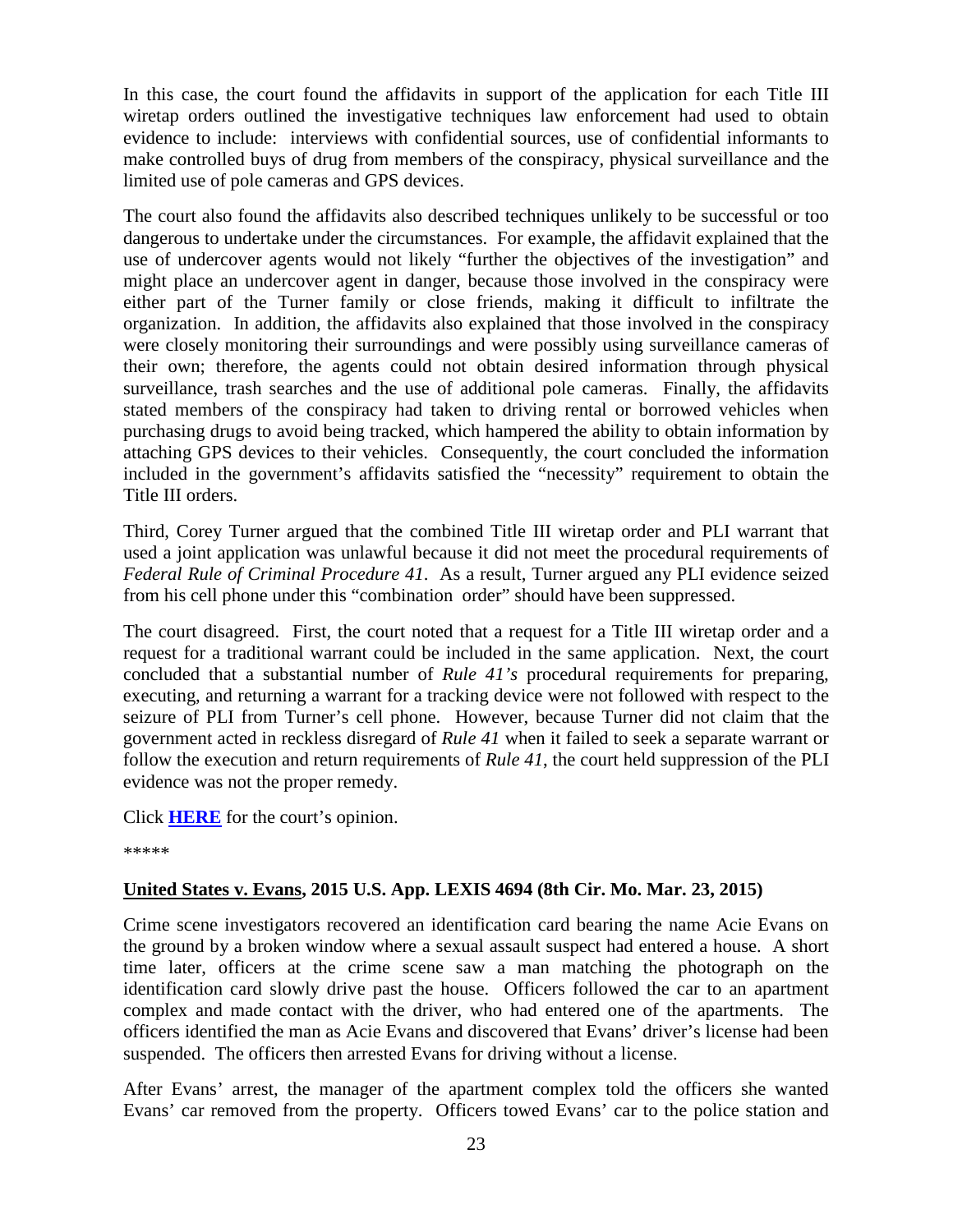conducted an inventory search of the vehicle pursuant to department's policy. During the search, an officer found a loaded pistol in the center console. During subsequent questioning about the pistol, Evans made incriminating statements regarding his ownership of the weapon. The government indicted Evans for being a felon in possession of a firearm.

Evans argued the pistol and his statements should have been suppressed because the officers did not follow the department's towing policy and because the officers conducted the inventory search with an investigatory motive or as a pretextual search for criminal evidence in the sexual assault case.

The court disagreed. First, the court held the decision to tow Evans' car was consistent with the department towing policy because the car was parked on private property, Evans was under arrest, and the apartment manager requested the officers remove the car from the property. Second, an investigatory motive does not render an inventory search invalid unless that motive is the only reason for conducting the search. In this case, the court held the officers followed standardized procedure when conducting the inventory search and that Evans provided no evidence to establish the inventory search was a pretext for further investigation of the sexual assault case.

Click **[HERE](http://cases.justia.com/federal/appellate-courts/ca8/14-1669/14-1669-2015-03-23.pdf?ts=1427124665)** for the court's opinion.

\*\*\*\*\*

#### <span id="page-23-0"></span>**United States v. Gonzalez, 2015 U.S. App. LEXIS 4703 (8th Cir. Iowa Mar. 23, 2015)**

On March 19, after being alerted by a driver, a United Parcel Service (UPS) employee opened a suspicious package sent by Tony Young, addressed to Cesar Gonzalez. Inside the package, the UPS employee found a large stack of cash wrapped in foil. After consulting a local police officer, UPS sent the package to its intended recipient, Gonzalez.

On March 22, at the same UPS facility, the same employee saw a package from Gonzalez addressed to Young. The employee contacted an officer, who told the employee to hold the package while he arranged for a drug detection dog to conduct a sniff of the package. The dog handler told the UPS employee to place Gonzalez's package in a line with three similar packages, without telling him or the other officer which one came from Gonzalez. The drug detection dog alerted on the fourth package, which was the package sent by Gonzalez. The officers obtained a warrant, searched the package and discovered over seven ounces of methamphetamine. The government indicted Gonzalez for conspiracy to distribute methamphetamine.

Gonzalez argued the March 19 package search and the March 22 package seizure violated the *Fourth Amendment*, and the alert by the drug detection dog did not establish probable cause to obtain a warrant to search the second package.

The court disagreed. The *Fourth Amendment* protects against unreasonable searches and seizures conducted by the government. In this case, the search on March 19 was conducted by a UPS employee acting as a private person. The police did not direct the UPS employee to open Young's package on March 19 and inspect its contents. The UPS employee only contacted the police after making the independent decision to search the contents of the package. As a result, the private search by the UPS employee did not implicate the *Fourth Amendment*.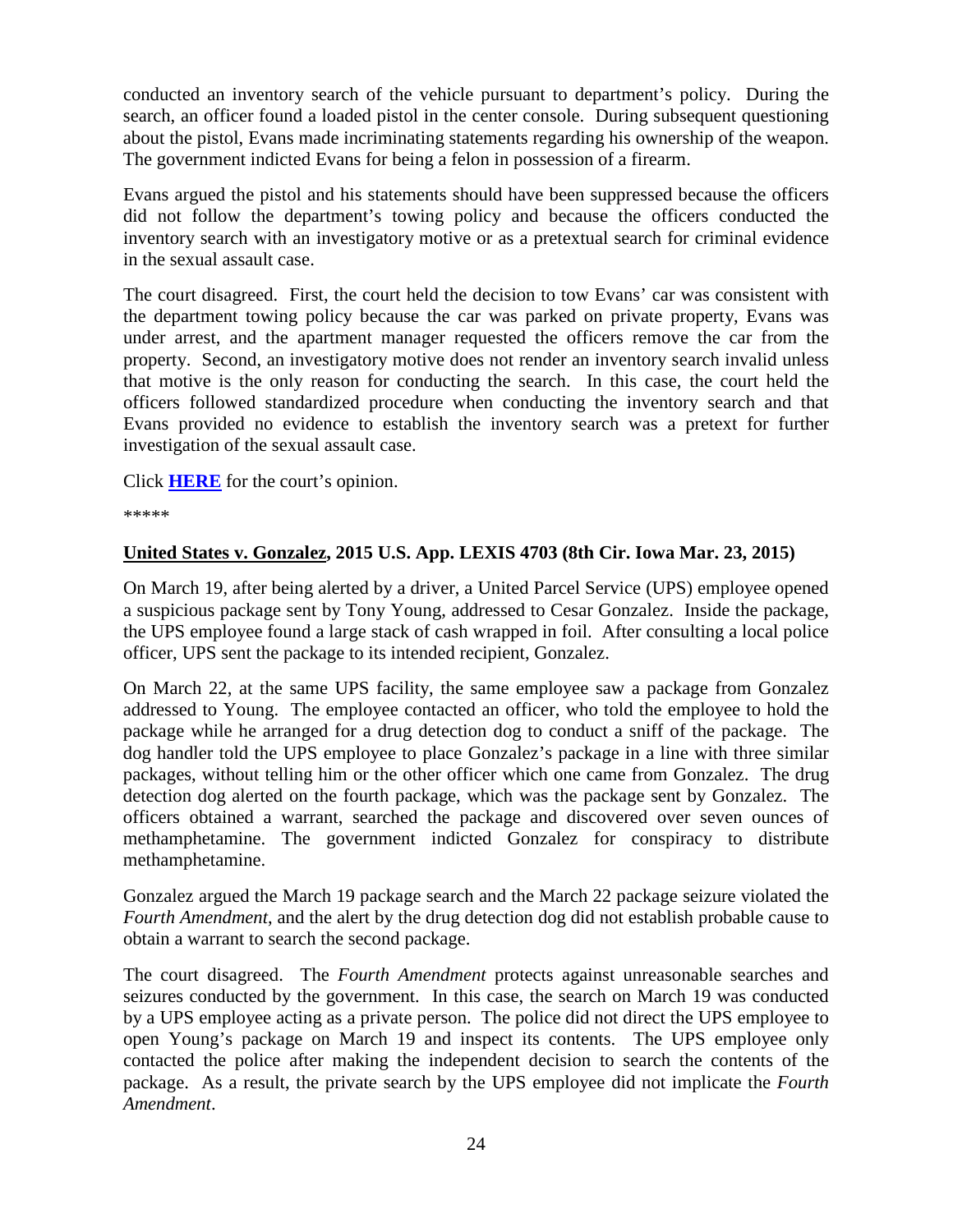The court further held the seizure of Gonzalez's package on March 22 was reasonable. The UPS employee removed the package from the ordinary delivery stream at 7:00 a.m., and by 10:30 a.m., the dog sniff was complete. The court concluded the three and one half hour detention of the package did not violate the *Fourth Amendment*.

Finally, the court held the alert by the drug detection dog established probable cause to obtain a warrant to search the package. The government presented a comprehensive list of the dog's qualifications to include its initial certification, recertification and in-service training completed by the dog and its handler. In addition, the court found the dog' alert was reliable because a UPS employee created the package line up outside the presence of the dog and its handler and the dog consistently alerted on only one package.

Click **[HERE](http://cases.justia.com/federal/appellate-courts/ca8/14-1422/14-1422-2015-03-23.pdf?ts=1427124663)** for the court's opinion.

\*\*\*\*\*

# <span id="page-24-0"></span>**Ninth Circuit**

## <span id="page-24-1"></span>**United States v. Zaragoza-Moreira, 2015 U.S. App. LEXIS 4320 (9th Cir. Cal. Mar. 18, 2015)**

A Customs and Border Protection (CBP) officer found two packages of drugs taped to the defendant's body at port of entry during a secondary inspection. Following her arrest, a Homeland Security Investigations (HSI) agent interviewed the defendant. The defendant told the agent she had been coerced by individuals belonging to a drug cartel to smuggle the drugs into the United States. The defendant told the agent that during the 40-minutes she waited in the pedestrian line, she attempted to make herself "obvious" and draw attention to herself, so CBP officers would notice there was something wrong with her. Following the interview, the agent drafted a criminal complaint charging the defendant with smuggling drugs into the United States. In her probable cause statement, the agent stated the defendant admitted to attempting to smuggle drugs into the United States; however, the agent did not mention the defendant's claims of coercion or the defendant's alleged conduct while waiting in the pedestrian line. Five days later, the defendant's attorney sent a letter to the Assistant United States Attorney (AUSA) requesting the government preserve all videotape evidence from the port of entry relating to the defendant's arrest.

After the government indicted the defendant 11 weeks later, the defendant's attorney filed a motion to compel discovery and preserve the video recordings from the port of entry on the date of the defendant's arrest. The government informed the court that the requested video footage had been destroyed after it had been automatically recorded over approximately 30-45 days after the defendant's arrest. The defendant argued the government's failure to preserve the video footage violated the defendant's due process right to present a complete defense to the charges against her. As a result, the defendant claimed the indictment should have been dismissed.

The court agreed. First, the court found the video footage was potentially useful evidence to support the defendant's claim that she only attempted to smuggle the drugs into the United States because she was coerced and under duress. Duress is a defense that allows a jury to excuse the defendant's conduct even though the government proves the defendant violated the law. Here, the court determined the destroyed video footage might have shown the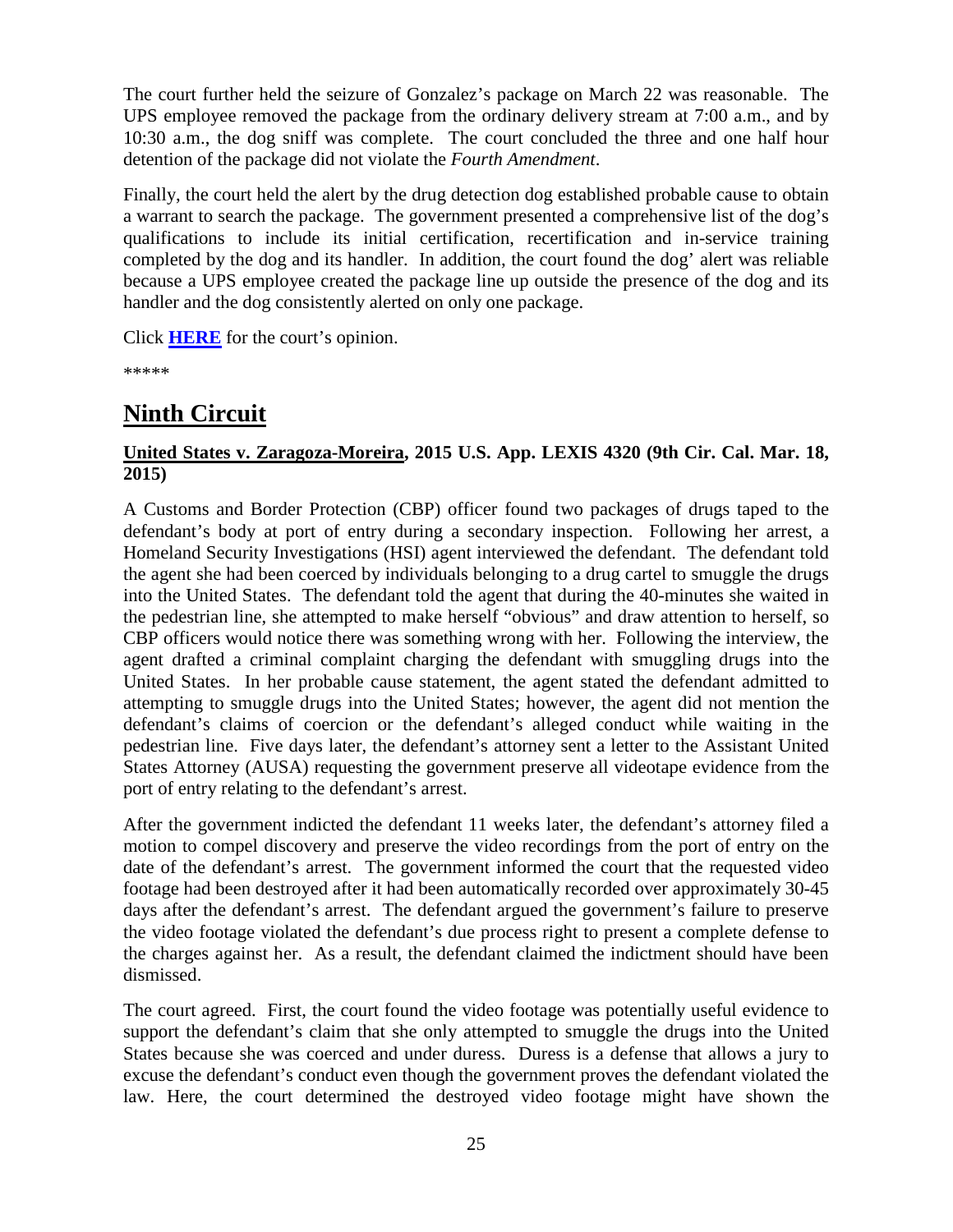defendant's behavior and supported her claim that she tried to make herself "obvious" to the CBP inspectors while waiting in line at the port of entry.

Second, the court held the HSI agent who interviewed the defendant was aware of the existence of the video footage and its possible usefulness to support the defendant's claim of duress. Throughout the interview, the defendant repeatedly told the agent she had been coerced to smuggle the drugs and that she had repeatedly tried to get the attention of the CBP officers. In addition, the agent admitted she was aware that a defendant who is threatened or coerced to commit a crime has a possible defense to that crime, and that she had the ability to review and preserve the video footage from the port of entry, but failed to do so.

Finally, the court was disturbed by the fact that the agent's probable cause statement supporting the criminal complaint, which she presented to the magistrate judge, did not include any reference to the defendant's claims of duress.

The court concluded the agent knew of the potential usefulness of the video footage and acted in bad faith by failing to preserve it. As a result, the court held the defendant's due process rights were violated and ordered dismissal of the indictment.

While the AUSA's failure to notify HSI of the defendant's letter requesting to preserve the video was not addressed by the district court, the Ninth Circuit Court of Appeals stated that it should have been. The court cautioned when the government fails to comply with preservation requests and allows evidence to be destroyed; it likely violates the discovery disclosure requirements under *Fed. R. Crim. P. 16*. The court found the government's failure to take action in response to defense counsel's preservation letter "particularly disturbing."

Click **[HERE](http://cases.justia.com/federal/appellate-courts/ca9/13-50506/13-50506-2015-03-18.pdf?ts=1426698063)** for the court's opinion.

\*\*\*\*\*

# <span id="page-25-0"></span>**Eleventh Circuit**

#### <span id="page-25-1"></span>**United States v. Hollis, 2015 U.S. App. LEXIS 3833 (11th Cir. Ala. Mar. 12, 2015)**

Officers were searching for Hollis based on an outstanding arrest warrant for a parole violation. After the officers learned Hollis might be located in an apartment, which was a known "drug house," the officers approached the front door and knocked. When Hollis looked out a window, the officers recognized him, then identified themselves and ordered Hollis to open the door. After waiting for a brief period, the officers used a battering ram to open the door, entered the apartment and arrested Hollis. Once inside the apartment, officers conducted a protective sweep and found marijuana on a dresser in the bedroom and on the kitchen counter as well as loaded firearms under a bed. The officers then obtained a warrant to search the apartment and discovered large quantities of cocaine, marijuana, cash and scales. A federal grand jury indicted Hollis on a variety of drug and firearm offenses.

Hollis moved to suppress the evidence found in the apartment, arguing the officers conducted an illegal warrantless search of the apartment in violation of the *Fourth Amendment*.

The court disagreed. An arrest warrant implicitly carries with it the limited authority to enter a dwelling in which the suspect lives to effect an arrest when there is reason to believe the suspect is inside. Although the officers did not believe the apartment was Hollis' dwelling, that fact was irrelevant as Hollis could have no greater right of privacy in another's home than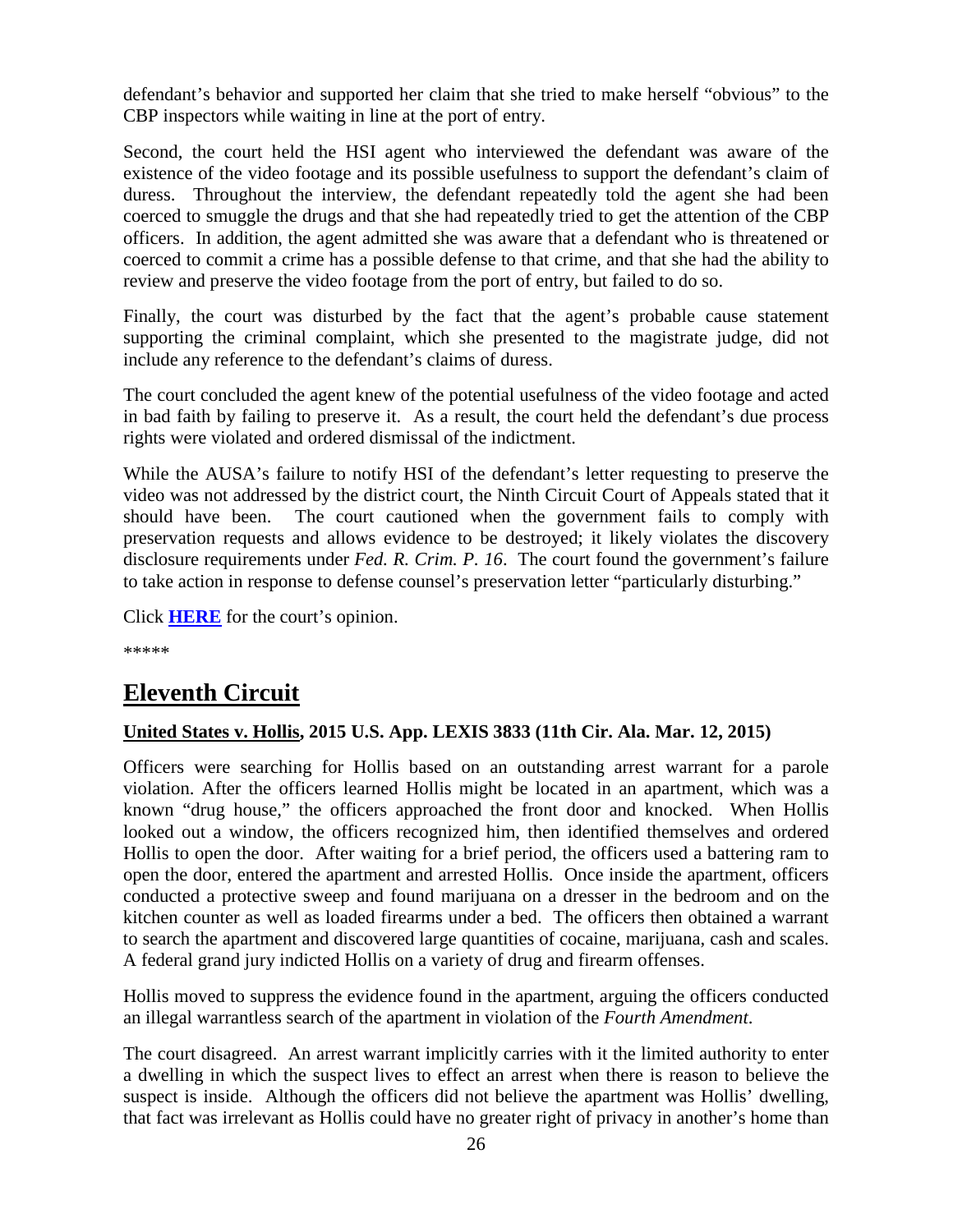in his own. In addition, while it is possible for officers to violate the *Fourth Amendment* rights of a third party when they execute an arrest warrant for another person in the third party's home, Hollis, the subject of the arrest warrant cannot challenge the execution of that warrant and the later discovery of evidence in the third party's home.

The court further held the marijuana found on the dresser and kitchen counter and the firearms located under the bed were seized in plain view during a valid protective sweep of the apartment. The court held the officers were entitled to sweep the apartment to ensure it did not contain anyone who could harm them, as the apartment was a known drug house with a high level of activity at all hours of the day.

Click **[HERE](http://cases.justia.com/federal/appellate-courts/ca11/13-13780/13-13780-2015-03-12.pdf?ts=1426170678)** for the court's opinion.

\*\*\*\*\*

## <span id="page-26-0"></span>**Valderrama v. Rousseau, 2015 U.S. App. LEXIS 4116 (11th Cir. Fla. Mar. 16, 2015)**

Office Rousseau stopped Garcia's car after he saw a pedestrian approach the car and hand the passenger, Valderrama a metallic object that appeared to be a weapon. Officer Smith arrived to provide back up and as she approached Garcia's car, she saw Valderrama throw what appeared to be a crack pipe out the window. Officer Rousseau approached the car with his firearm drawn and directed Garcia and Valderrama to show their hands. Garcia complied and raised his hands while Valderrama's hands remained "on his knees or against his stomach." Rousseau then fired a shot at Valderrama, striking him in the groin. When Officer Smith heard the gunshot, she directed Valderrama to get out of the car, which he did. Smith and Rousseau spoke about the shooting and discussed that Valderrama was bleeding. Rousseau began to search Garcia's car, but he found no weapons. Smith called police dispatch three and one half minutes after the shooting and requested an ambulance. Instead of reporting a gunshot wound, Smith reported Valderrama's injury as a laceration. As a result, given the relatively minor injuries associated with lacerations, the fire and rescue dispatch assigned the call the lowest priority. The ambulance arrived eleven minutes later. If Smith had reported Valderrama's injury as a gunshot wound, the ambulance request would have received the highest priority, and an ambulance would have arrived within four minutes of Smith's call.

Officer Gonzalez arrived on the scene two to three minutes after the shooting and contacted Rousseau's supervisor shortly before Smith called dispatch to request the ambulance. At some point after the shooting, Rousseau went back to his patrol car to speak with Timothy Burney. Rousseau had arrested Burney earlier in the evening and Burney was seated in the backseat of Rousseau's car. Burney claimed that Rousseau offered to drop the charges against him if Burney would say that he saw Valderrama holding a shiny object when Rousseau shot him.

Valderrama filed suit against Rousseau, Smith and Gonzalez alleging excessive use of force, and unlawful arrest in violation of the *Fourth Amendment*, as well as deliberate indifference to his serious medical need, in violation of the *Fourteenth Amendment*.

The district court denied Rousseau's request for qualified immunity on Valderrama's excessive use of force claim, which Rousseau did not appeal.

The district court also denied Rousseau's and Smith's requests for qualified immunity on Valderrama's claim for false arrest. However, on appeal, the court reversed, finding there